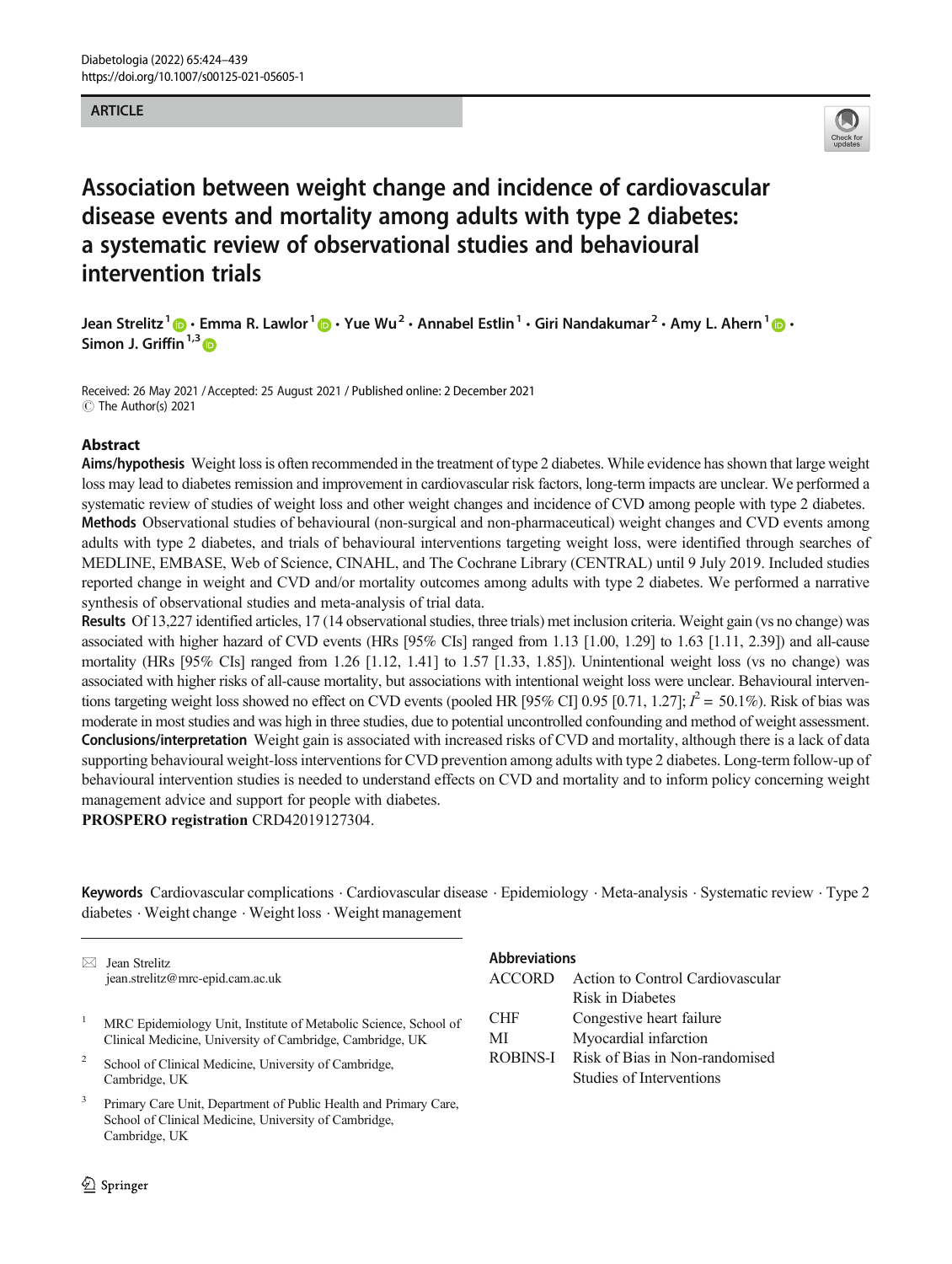# **Research in context**

#### What is already known about this subiect?

- Being overweight or obese is a strong risk factor for type 2 diabetes and CVD  $\bullet$
- Data on the effects of weight loss and other weight changes on long-term outcomes, including CVD and mortality among people with diabetes, are conflicting

#### What is the key question?

What evidence exists regarding the effect of weight change on risk of CVD among people with type 2 diabetes?  $\bullet$ 

#### What are the new findings?

- Weight gain was consistently associated with higher risk of CVD events, although the impact of non-surgical weight loss on CVD remains unclear
- $\bullet$ Pooling data from three randomised trials showed no evidence of an effect of behavioural interventions targeting weight loss on CVD endpoints
- $\bullet$ Duration of weight loss, the method of accounting for unintentional weight loss, and the underlying CVD risk among participants contribute to heterogeneity in study findings

#### How might this impact on clinical practice in the foreseeable future?

There is little direct evidence for the effect of weight loss on CVD risk among adults with type 2 diabetes; long-term follow-up of behavioural intervention studies is needed to inform the treatment of type 2 diabetes and the use of healthcare resources for weight management support in diabetes care

# Introduction

Being overweight or obese is a strong risk factor for type 2 diabetes and CVD. International guidelines recommend that people with type 2 diabetes who are obese or overweight should be encouraged to make behavioural changes to achieve sustained weight loss. Weight loss among overweight or obese people may lead to diabetes remission [\[1\]](#page-13-0) and improvements in some cardiovascular risk factors [\[2](#page-13-0)], although the impact on risk of CVD events remains unclear. Large weight loss following bariatric surgery is associated with a reduced risk of mortality and CVD among people with type 2 diabetes [\[3](#page-13-0)]. However, most individuals with type 2 diabetes do not receive bariatric surgery but are typically given weight management advice including education on healthy behaviour change. Such advice may result in weight maintenance or other changes in weight. However, the long-term effects of advice and changes in weight on CVD and mortality remain uncertain. Glucose-lowering medications that cause weight loss have shown cardiovascular benefits in some instances; however, these benefits may occur through other pleiotropic pathways [\[4,](#page-13-0) [5](#page-13-0)]. As weight management advice and support are integral to diabetes prevention and treatment, the impact on long-term health should be considered. In order to synthesise the existing evidence, we performed a systematic review of research on the association between weight changes and risk of CVD events and mortality among adults with type 2 diabetes. We aimed to summarise evidence regarding the

impact of weight loss achieved through behaviour modification on the incidence of CVD and premature mortality, which may inform advice to practitioners and patients about weight management after diabetes diagnosis.

## **Methods**

Protocol registration The protocol was registered on PROSPERO (CRD42019127304) prior to article screening, based on the PRISMA statement [\[6](#page-13-0)].

Study eligibility Studies eligible for inclusion recruited adults (aged  $\geq$ 18 years) with a diagnosis of type 2 diabetes. We included observational studies that reported associations between change in weight/BMI (or other metrics of body composition) and CVD events and/or all-cause mortality. Weight data had to be collected at least twice to ascertain changes. Studies reported on CVD events (non-fatal CVD events, CVD mortality, myocardial infarction [MI], stroke, congestive heart failure [CHF]) and/or all-cause or CVDrelated mortality. No exclusion criteria were applied related to study design. We did not include studies of weight changes following bariatric surgery as bariatric surgery may affect CVD risk through mechanisms other than weight loss (e.g. alterations to the gut microbiome [\[7](#page-13-0)–[9\]](#page-13-0)). Similarly, trials of medications that influence weight were excluded as such medications may have pleiotropic effects on CVD risk.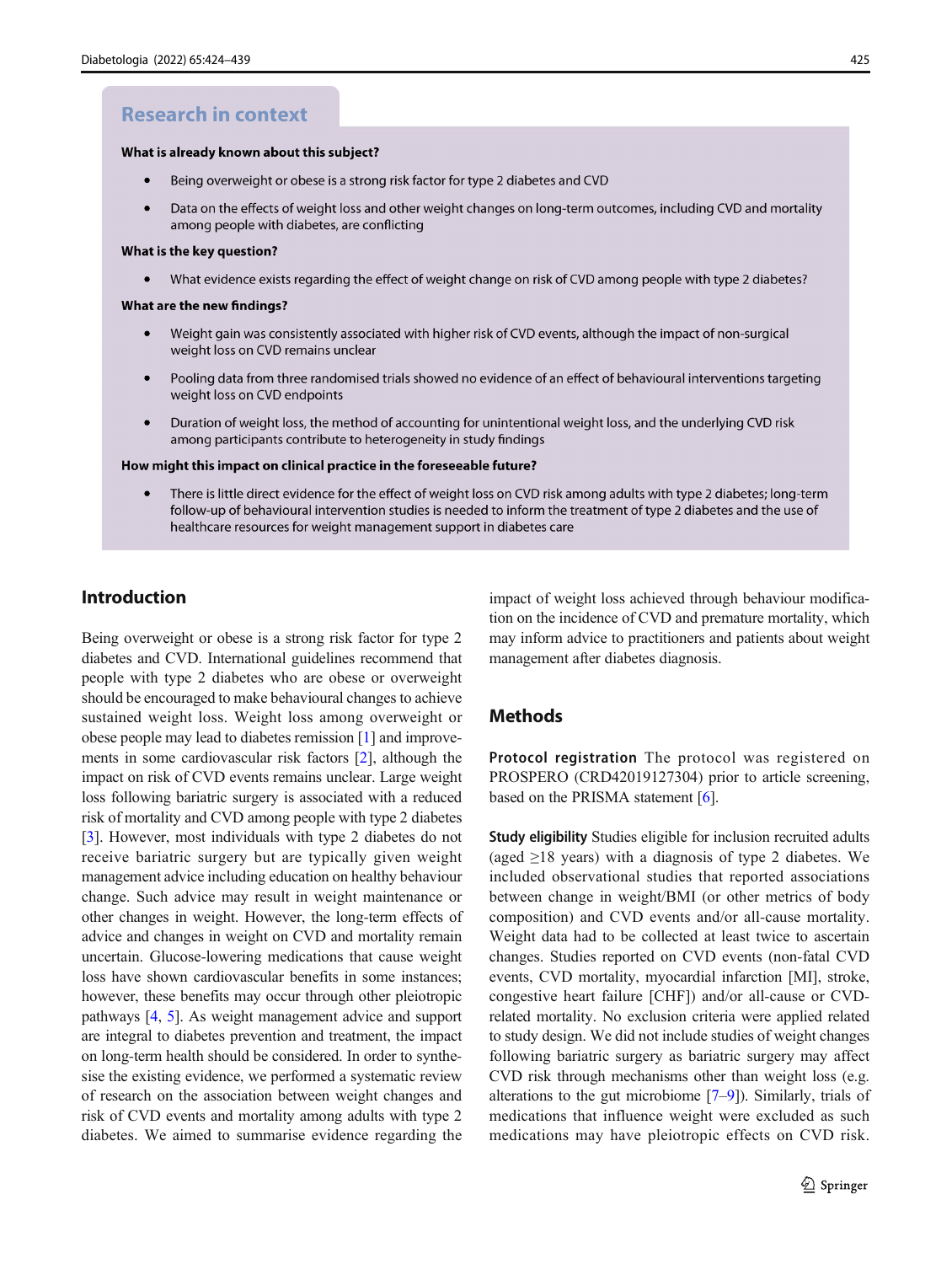Studies including participants without diabetes were included if the results were presented separately for the participants with diabetes.

We included trials of the effects of behavioural interventions on CVD events among adults with type 2 diabetes in which the primary outcome included CVD events and/or mortality. The intervention needed to target physical activity and/or diet for the purpose of weight loss. No restrictions were placed on intervention duration, delivery mode or trial design. Eligible comparisons were as follows: (1) no intervention/ minimal intervention; (2) standard care; and (3) other behavioural programmes.

Studies needed to report cardiovascular events including MI, stroke and other CVD-related death. Incident CVD events could occur any time after the intervention period or after the time period in which weight change was assessed. Only published peer-reviewed research articles in the English language were included.

Search strategy and selection criteria Searches of the electronic databases MEDLINE, EMBASE, Web of Science, CINAHL and The Cochrane Library (CENTRAL) from inception to 9 July 2019 were conducted by EL and JS with input from a medical librarian. Searches included the following keywords and subject headings: (1) diabetes AND; (2) CVD events AND; (3) weight AND; and (4) study design. Searches were based on the MEDLINE search strategy (electronic supplementary material [ESM] Table 1), modified to include databasespecific terms. Terms for 'study design' were based on the SIGN search filters [[10](#page-14-0)]. We searched reference lists of eligible studies and review articles to identify additional articles.

We imported search results into Covidence review management software [\[11](#page-14-0)]. Two reviewers (of JS, EL, YW, AE and GN) independently screened all abstracts. Full texts were screened for articles deemed to have potential eligibility or where eligibility was unclear. A third reviewer adjudicated if there was uncertainty or disagreement. For both screening stages, all researchers independently piloted an identical 10% of articles.

Data extraction Data on participant characteristics, weight assessment, interventions, analysis methods and results were independently extracted by JS and a second reviewer (EL, YW, AE or GN) using a template adapted from the Cochrane data extraction form [[12\]](#page-14-0), the Consolidated Standards of Reporting Trials 2010 statement [\[13](#page-14-0)] and the Template for Intervention Description and Replication checklist [\[14](#page-14-0)]. If details of the methods or study design were not available in the articles, we extracted information from related publications from the same study.

Risk of bias assessment Two researchers (JS, EL, YW, AE or GN) assessed studies independently using the Risk of Bias 2.0

tool or a modified version of the Risk of Bias in Nonrandomised Studies of Interventions (ROBINS-I) tool, depending on study design. We adapted the ROBINS-I tool to suit observational studies and considered bias related to the following factors: confounding; selection of participants; weight assessment; diabetes assessment; missing data; measurement of outcomes; and study design. Based on these criteria, studies were determined as being at 'low', 'moderate', 'serious' or 'critical' risk of bias, or were designated as 'no information'. The tools were piloted by all researchers for three studies (15%) to ensure consistency. Results are presented using robvis [[15](#page-14-0)].

Synthesis of results We meta-analysed the HRs from the intervention studies using a DerSimonian and Laird [[16](#page-14-0)] random effects model and summarised heterogeneity between the studies using the  $I^2$  statistic. We did not meta-analyse the observational studies due to the heterogeneity of study designs and outcomes and instead conducted a narrative synthesis. Forest plots were generated using Stata (Version 16.1; StataCorp, College Station, TX, USA).

# Results

We screened 13,227 titles and abstracts and assessed 257 full text articles. Four additional articles [\[17](#page-14-0)–[20\]](#page-14-0) were identified from review reference lists. In total, 17 articles [[17](#page-14-0)–[33](#page-14-0)] met our inclusion criteria (Fig. [1](#page-3-0)). The main reasons for the exclusion of articles were that they did not contain original research or did not report on CVD events or mortality.

**Study characteristics** Fourteen  $[17-30]$  $[17-30]$  $[17-30]$  $[17-30]$  $[17-30]$  of the studies were observational studies, and three  $\left[31-33\right]$  $\left[31-33\right]$  $\left[31-33\right]$  were RCTs. One study [[22\]](#page-14-0) consisted of a post hoc analysis pooling primary data from three clinical trials [[34](#page-14-0)–[36](#page-14-0)]. Studies were conducted in Europe [[21](#page-14-0)–[23](#page-14-0), [25](#page-14-0), [28](#page-14-0), [30](#page-14-0), [31](#page-14-0)], the USA [\[17](#page-14-0)–[20,](#page-14-0) [22,](#page-14-0) [24,](#page-14-0) [26,](#page-14-0) [29,](#page-14-0) [33\]](#page-14-0), Japan [[32\]](#page-14-0) and South Korea [\[27\]](#page-14-0), and one study was multinational [\[22](#page-14-0)] (Table [1\)](#page-4-0).

Participant characteristics Sample sizes ranged from 444 [\[28](#page-14-0)] to 173,246 [[27](#page-14-0)]. Baseline mean age ranged from 46 to 64 years. Diabetes duration was  $\leq 1$  year in five studies [\[21,](#page-14-0) [23,](#page-14-0) [27](#page-14-0), [28,](#page-14-0) [30](#page-14-0)], >1 year in six studies [\[18](#page-14-0), [19,](#page-14-0) [22](#page-14-0), [24](#page-14-0)–[26](#page-14-0)], and was not specified in three studies [[17,](#page-14-0) [20,](#page-14-0) [29](#page-14-0)]. In most studies, diabetes status was derived from medical records, aside from two studies [[20](#page-14-0), [30](#page-14-0)] that included screening for type 2 diabetes at enrolment and three studies [[17](#page-14-0), [19,](#page-14-0) [24\]](#page-14-0) that relied on participant report of diabetes diagnosis.

Seven studies [[22](#page-14-0)–[24](#page-14-0), [27,](#page-14-0) [28](#page-14-0), [31,](#page-14-0) [32](#page-14-0)] excluded individuals with a history of CVD, whereas inclusion criteria in two studies specified high CVD risk [\[18](#page-14-0), [25](#page-14-0)]. Other studies excluded individuals with BMI <25 kg/m<sup>2</sup> [\[21](#page-14-0), [26](#page-14-0), [33\]](#page-14-0), history of type 1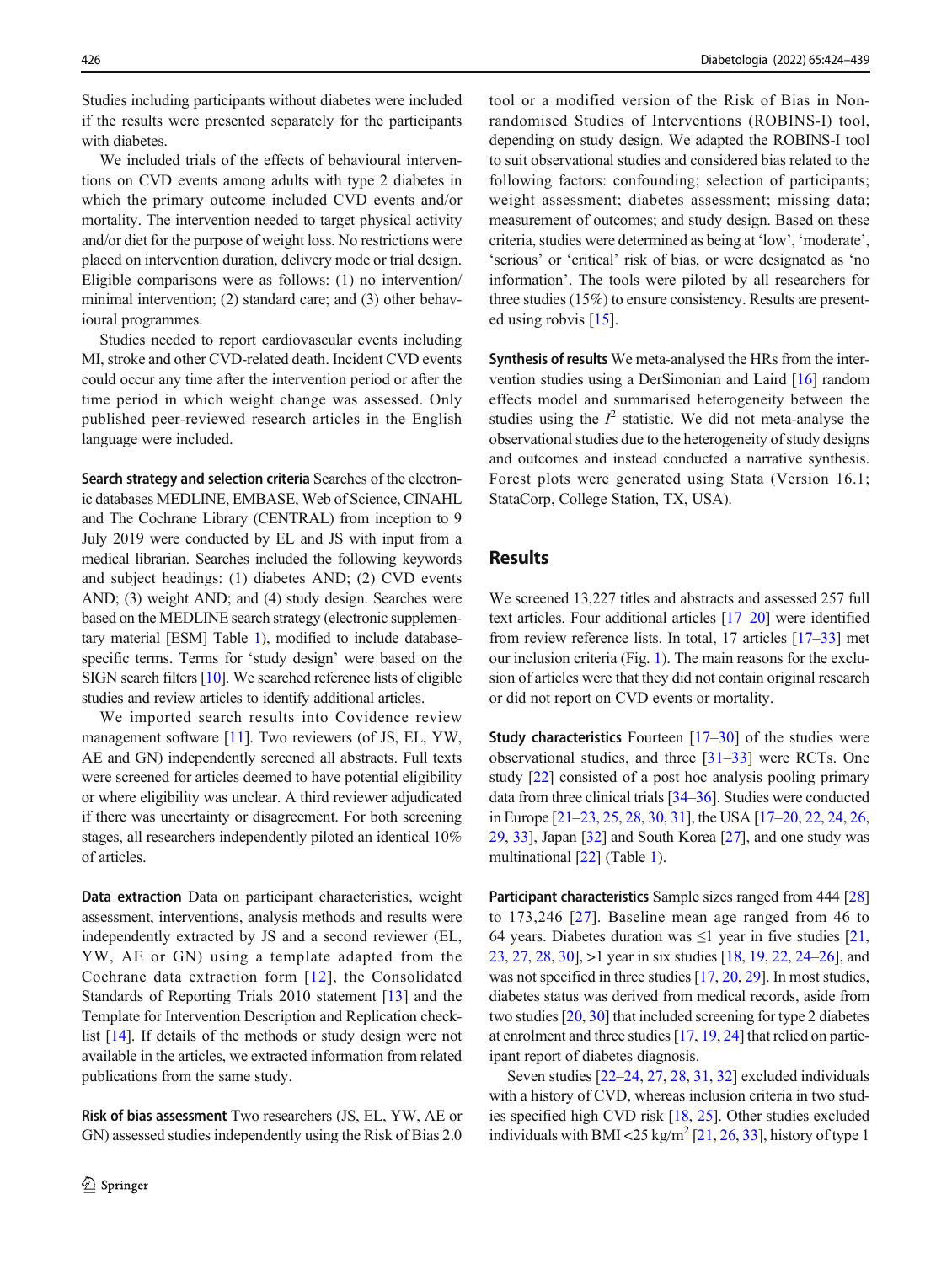<span id="page-3-0"></span>Fig. 1 PRISMA diagram



diabetes [\[25](#page-14-0), [29](#page-14-0)] and history of cancer diagnosis [[21,](#page-14-0) [24,](#page-14-0) [28,](#page-14-0) [31\]](#page-14-0) (ESM Table 2). One study included women only [\[24](#page-14-0)].

Characteristics of behavioural interventions targeting weight loss All three RCTs [\[31](#page-14-0)–[33\]](#page-14-0) evaluated behavioural interventions with diet and physical activity components. One threearmed study [\[31\]](#page-14-0) also included a pharmacological component; however, one treatment group only received the behavioural intervention, which we compared with the control arm. The intervention durations ranged from 4 years [[33\]](#page-14-0) to 8 years [\[32\]](#page-14-0), delivered via face-to-face individual- and group-based sessions and one also included telephone counselling [[32](#page-14-0)]. The comparator groups received conventional diabetes treatment [\[31](#page-14-0), [32\]](#page-14-0), and the comparator in one study also received education-based weight-loss support delivered in group sessions [\[33](#page-14-0)]. Hanefeld et al [[31\]](#page-14-0) and Sone et al [[32](#page-14-0)] reported no changes in weight following the intervention. Wing et al [\[33](#page-14-0)] reported greater weight loss in the intervention vs control group (8.6% vs 0.7% at 1 year).

Ascertainment and classification of weight changes in observational studies Weight measurements were ascertained from medical records in five observational studies [\[21,](#page-14-0) [23](#page-14-0), [27](#page-14-0)–[29\]](#page-14-0). Five studies included objective weight measurement [\[18,](#page-14-0) [20](#page-14-0), [25,](#page-14-0) [26](#page-14-0), [30](#page-14-0)], and in three studies participants reported their weight [[17](#page-14-0), [19](#page-14-0), [24\]](#page-14-0). One study provided no information on how weight was ascertained [\[22\]](#page-14-0). Most of the observational studies assessed weight change over a period of  $1-2$  years  $[19, 21, 23, 25-30]$  $[19, 21, 23, 25-30]$  $[19, 21, 23, 25-30]$  $[19, 21, 23, 25-30]$  $[19, 21, 23, 25-30]$  $[19, 21, 23, 25-30]$  $[19, 21, 23, 25-30]$  $[19, 21, 23, 25-30]$  $[19, 21, 23, 25-30]$  $[19, 21, 23, 25-30]$  $[19, 21, 23, 25-30]$ . For studies in which weight change was assessed over  $\geq$  years, the time between weight measurements varied from 2 to 9 years [[17](#page-14-0), [24\]](#page-14-0) and was not stated in one study [\[24\]](#page-14-0). In four studies, the duration of weight change varied [\[17,](#page-14-0) [18,](#page-14-0) [20](#page-14-0), [22](#page-14-0)] (Table [1](#page-4-0)).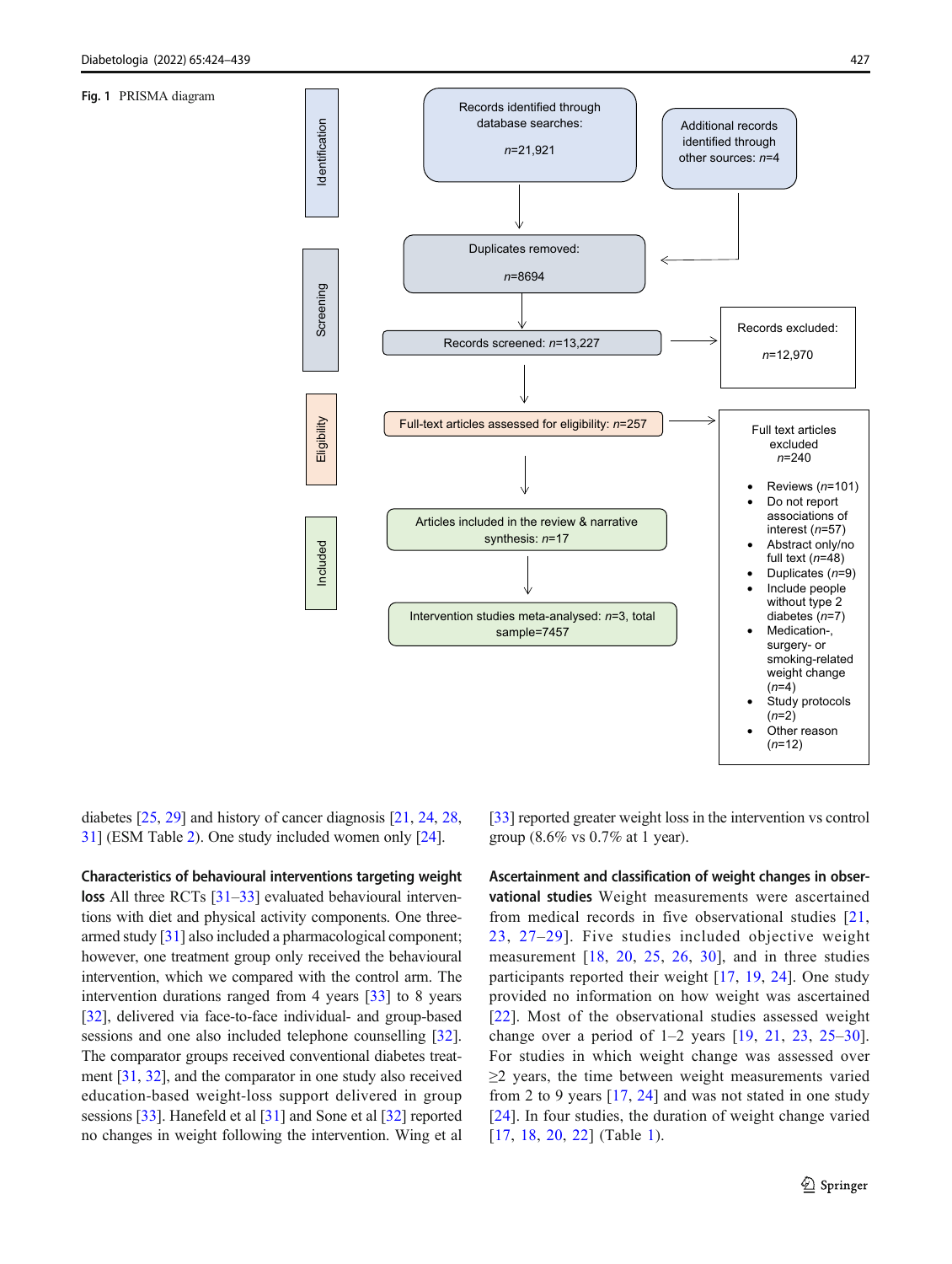<span id="page-4-0"></span>

| Table 1                                  | Characteristics of included studies                |        |                              |                                                                                                                                                                            |                                                  |                                                                                                                                                                                                |                                                                                     |
|------------------------------------------|----------------------------------------------------|--------|------------------------------|----------------------------------------------------------------------------------------------------------------------------------------------------------------------------|--------------------------------------------------|------------------------------------------------------------------------------------------------------------------------------------------------------------------------------------------------|-------------------------------------------------------------------------------------|
| Study                                    | Study name or cohort                               | z      |                              | Diabetes duration Duration of weight change                                                                                                                                | Duration of<br>follow-up                         | Definition of weight change (or intervention<br>and comparators)                                                                                                                               | Outcomes                                                                            |
| Observational studies                    |                                                    |        |                              |                                                                                                                                                                            |                                                  |                                                                                                                                                                                                |                                                                                     |
| Aucott et al.<br>2016 [21]               | <b>SCI-DC</b>                                      | 20,856 |                              | 0 (new diagnosis) Diagnosis to 5 years after                                                                                                                               | 5.2 years<br>Median                              | Stable-steady, stable-cyclic, gain, loss<br>(referent)                                                                                                                                         | All-cause mortality,<br>CVD events                                                  |
| Bangalore et al,<br>2018 [22]            | <b>CARDS/ASPEN/TNT</b>                             | 6408   | Mean~8 years                 | measurements per participant<br>12 months after baseline and<br>every 6 months thereafter<br>Median of 12 (range 2-15)<br>Weight measured 3, 6 and<br>at varying intervals | Median ranged<br>from 3.9 to<br>4.9 years        | Quintiles of body weight variability (average<br>absolute difference between successive<br>weight values)                                                                                      | Any coronary event,<br>any CVD event,<br>mortality, CVD<br>all-cause<br>mortality   |
| Bodegard et al,<br>2013 [23]             | <b>ROSE</b>                                        | 8486   | $\circ$                      | 8 months                                                                                                                                                                   | 4.6 years<br>Median                              | BMI increased by $\geq$ l kg/m <sup>2</sup> , BMI remained<br>unchanged (+1 to -1 kg/m <sup>2</sup> ) (referent),<br>BMI decreased by $\geq 1$ kg/m <sup>2</sup>                               | CVD-related<br>mortality                                                            |
| Cho et al, 2002<br>[24]                  | Nurses Health Study                                | 5897   | years<br>$7 - 13$            | and current weight (updated<br>before diagnosis of diabetes<br>Difference between weight<br>biennially)                                                                    | Mean 9.8 years                                   | (referent), lost $2-10.9$ kg, lost $\geq$ 11 kg<br>Gained $\geq$ 2 kg, weight change $\leq$ 2 kg                                                                                               | CVD events                                                                          |
| Doehner et al,<br>2012 [25]              | PROactive                                          | 5202   | Median 8 years               | 2 years                                                                                                                                                                    |                                                  | 1% weight gain and weight loss in the first<br>Mean 2.9 years 1% overall weight gain and weight loss, and<br>year in study                                                                     | All-cause mortality,<br>CVD mortality                                               |
| 2004 [19]<br>Gregg et al.                | <b>NHIS</b>                                        | 1401   | Mean 10.5<br>years           | 1 year                                                                                                                                                                     | Total 9 years                                    | Lost $\geq$ 9.1 kg; lost 0.5-9.0 kg; weight change<br><0.5 kg (referent); gained 0.5-9.0 kg;<br>gained $\geq$ 9.1 kg <sup>a</sup>                                                              | All-cause mortality                                                                 |
| Gregg et al,<br>2016 [26]                | Look AHEAD                                         | 4834   | 7 years<br>Mean <sup>'</sup> | 1 year                                                                                                                                                                     | $10.2$ years<br>Mean                             | <2% weight lost or gained (referent), lost >2%<br>to <5%, lost >5% to <10%, lost >10%                                                                                                          | CVD events                                                                          |
| Hanson et al,<br>1996 [20]               | Gila River Indian<br>Community                     | 572    | Not provided                 | $2+$ years                                                                                                                                                                 | 8.3 years<br>Median                              | fluctuation, accounting for the linear trend<br>fluctuation (average individual weight<br>High weight fluctuation vs low weight<br>in weight fluctuation over time)                            | all-cause mortality<br>CVD events,                                                  |
| Kim et al, 2019<br>[27]                  | Korean National Health 173,246<br>Insurance System |        | $\circ$                      | $2$ years                                                                                                                                                                  | 9.3 years<br>Median                              | Lost $\geq$ 10%, lost $\geq$ 5% to <10%, weight change<br>$\leq 5\%$ (referent), gained $\geq 5\%$ to $\leq 10\%$ ,<br>gained $\geq$ 10%                                                       | all-cause mortality<br>CVD events or                                                |
| Rasmussen et al,<br>2016 [28]<br>Koster- | <b>DCGP</b>                                        | 44     | $\circ$                      | 6 years                                                                                                                                                                    | Total 13 years                                   | to lose weight; intention to maintain weight;<br>Categories: aberrant weight pattern; intention<br>Average annual weight change (kg/year)<br>intention for weight change not<br>well-described | All-cause mortality,<br>cardiovascular<br>cardiovascular<br>morbidity<br>mortality, |
| Nunes et al,<br>2017 [29]                | Optum EHR database                                 |        | 143,635 Not provided         | 1 year                                                                                                                                                                     | 1 January 2009<br>through 31<br>December<br>2014 | Lost $\geq$ 5%, lost 2–5%, lost 0.5–2%, weight<br>change $\leq$ 0.5%, gained 0.5-2%, gained<br>2–5%, gained 5–7%, gained >7%                                                                   | MI, stroke, CHF                                                                     |
| Strelitz et al,<br>2019 [30]             | ADDITION-Cambridge                                 | 725    | $\circ$                      | 1 year                                                                                                                                                                     |                                                  | Mean 9.8 years Lost $\geq$ 5%; lost 2-5%; <2% change in weight<br>(referent); gained $>2\%$                                                                                                    | all-cause mortality<br>CVD events,                                                  |

**Table 1** Characteristics of included studies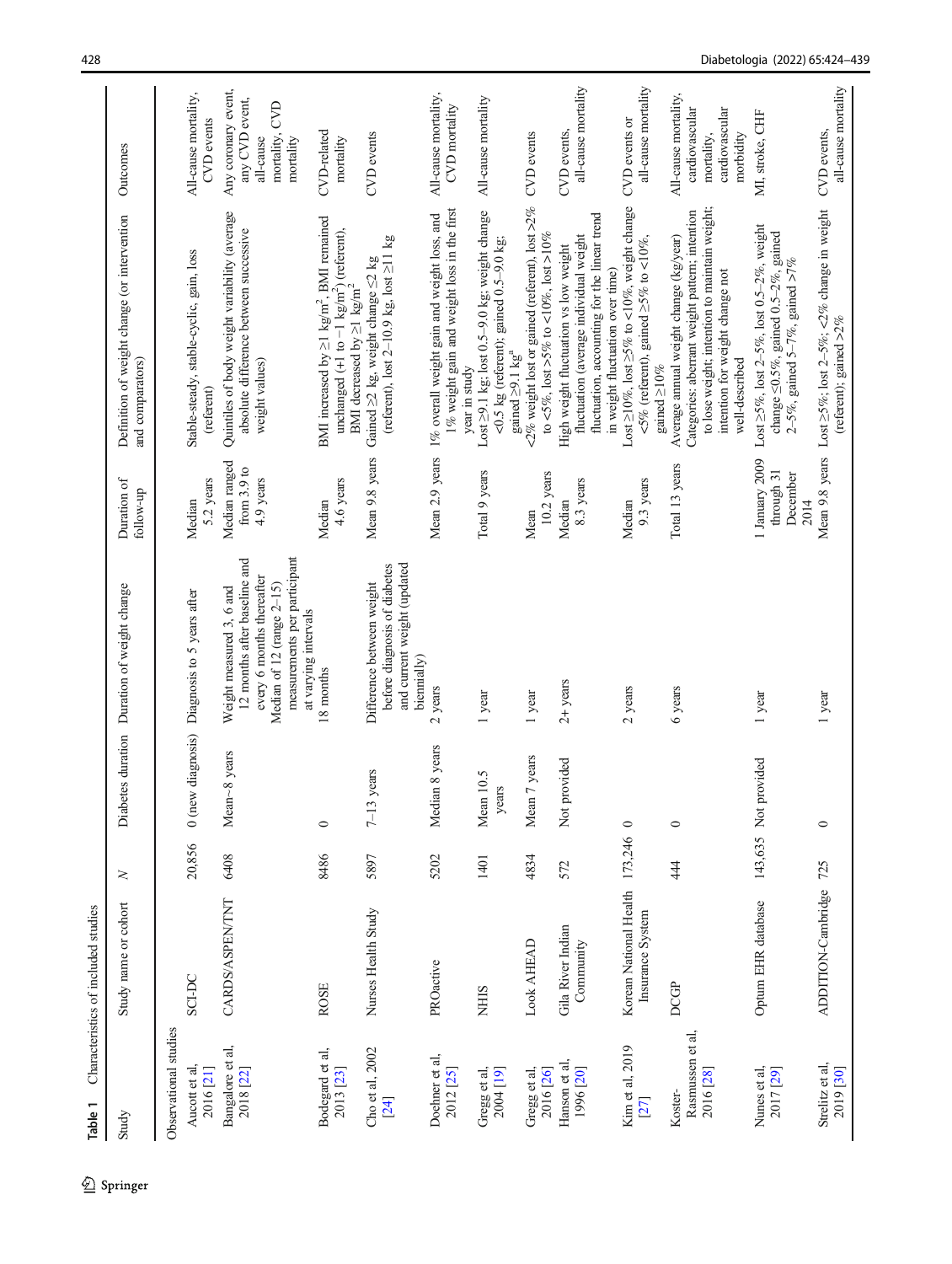| Table 1 (continued)                                           |                                       |        |                    |                                                                                                                                                                                                                    |                                                                     |                                                                                                                                                                             |                                                                   |
|---------------------------------------------------------------|---------------------------------------|--------|--------------------|--------------------------------------------------------------------------------------------------------------------------------------------------------------------------------------------------------------------|---------------------------------------------------------------------|-----------------------------------------------------------------------------------------------------------------------------------------------------------------------------|-------------------------------------------------------------------|
| Study                                                         | Study name or cohort                  | $\geq$ |                    | Diabetes duration Duration of weight change                                                                                                                                                                        | Duration of<br>follow-up                                            | Definition of weight change (or intervention<br>and comparators)                                                                                                            | Outcomes                                                          |
| Williamson et al,<br>2000 [17]                                | ACS-CPS                               | 4970   | provided<br>Not    | $1-9$ years                                                                                                                                                                                                        | for survivors<br>and 7.1 for<br>$12.9$ years<br>decedents<br>Median | No change (referent), unintentional loss,<br>unintentional gain, intentional gain,<br>intentional loss, unknown                                                             | all-cause mortality<br>diabetes-related<br>mortality,<br>$CVD$ or |
| Behavioural intervention trials<br>Yeboah et al,<br>2019 [18] | <b>ACCORD</b>                         | 10,251 | Mean 10.8<br>years | Up to 7 years (mean 3.7 years)                                                                                                                                                                                     | Mean 3.5 years                                                      | Continuous body weight variability (average<br>absolute difference between successive<br>values of variability)                                                             | all-cause mortality<br>CVD, CHF,                                  |
| Hanefeld et al,<br>1991 [31]                                  | Diabetes Intervention<br>Study        | 1008   | $\circ$            | low-energy diet and two group<br>Annual group sessions promoting<br>teaching sessions on physical<br>Instruction to follow a<br>5 year intervention<br>activity<br>activity                                        | Total 5 years                                                       | recommendations by the Medical Council<br>Regular clinical check-ups with 3- to<br>Prescribed a diet following the<br>for Diabetes Research<br>4-monthly visits             | CVD and all-cause<br>mortality                                    |
| Sone et al, 2010<br>$[32]$                                    | Complications Study<br>Japan Diabetes | 1304   | Mean 10.9<br>years | Face-to-face counselling on diet<br>self-monitoring via diary and<br>and activity levels, telephone<br>follow-up every 2 weeks,<br>7 year intervention<br>pedometer                                                | 7.8 years<br>Median                                                 | Dietary advice by an administrative dietitian<br>Continued previous treatment<br>Regular specialists' care                                                                  | CVD                                                               |
| Wing et al, 2013<br>[33]                                      | Look AHEAD                            | 5145   | Median 5 years     | In-person and telephone contact<br>Next 6 months: monthly group<br>First 6 months: three group<br>and individual sessions<br>sessions and monthly<br>individual sessions<br>monthly onwards<br>4 year intervention | 9.6 years<br>Median                                                 | Diabetes support and education                                                                                                                                              | CVD                                                               |
|                                                               |                                       |        |                    | <sup>a</sup> Weight change category values reported in kg but measured in lb: lost 220 lb; lost 1-19 lb; gained 1-19 lb; gained 220 lb; referent: weight change <0.5 kg (<1 lb)                                    |                                                                     | ACPS American Cancer Society Cancer Prevention Study: ADDITION And Danish-Dutch Study of Intensive Treatment In People with Screen Detected Diabetes in Primary Care- ASPEN |                                                                   |

ACO-CO S, Antuncial Caucci Society Cancel Heart Disease Endpoints in non-insulin-dependent diabetes mellitus; CARDS, Collaborative Atorvastatin Diabetes Care in General Practice; EHR, electronic health records; Look AHEAD, Atorvastatin Study for Prevention of Coronary Heart Disease Endpoints in non-insulin-dependent diabetes mellitus; CARDS, Collaborative Atorvastatin Diabetes Study; DCGP, Diabetes Care in General PROspective pioglitAzone Clinical Trial In macroVascular Events; ROSE, Retrospective Epidemiological Study to Investigate Outcome and Mortality with Glucose-lowering Drug Treatment in Primary ACS-CPS, American Cancer Society Cancer Prevention Study; ADDITION, Anglo-Danish-Dutch Study of Intensive Treatment In People with Screen Detected Diabetes in Primary Care; ASPEN, Practice; EHR, electronic health records; Look AHEAD, Action for Health in Diabetes; NHIS, National Health Interview Survey; SCI-DC, Scottish Care Information Diabetes Collaboration; PROactive, Care; TNT, Treating to New Targets Care; TNT, Treating to New Targets

l.

 $\lambda$ 

J.

 $\overline{a}$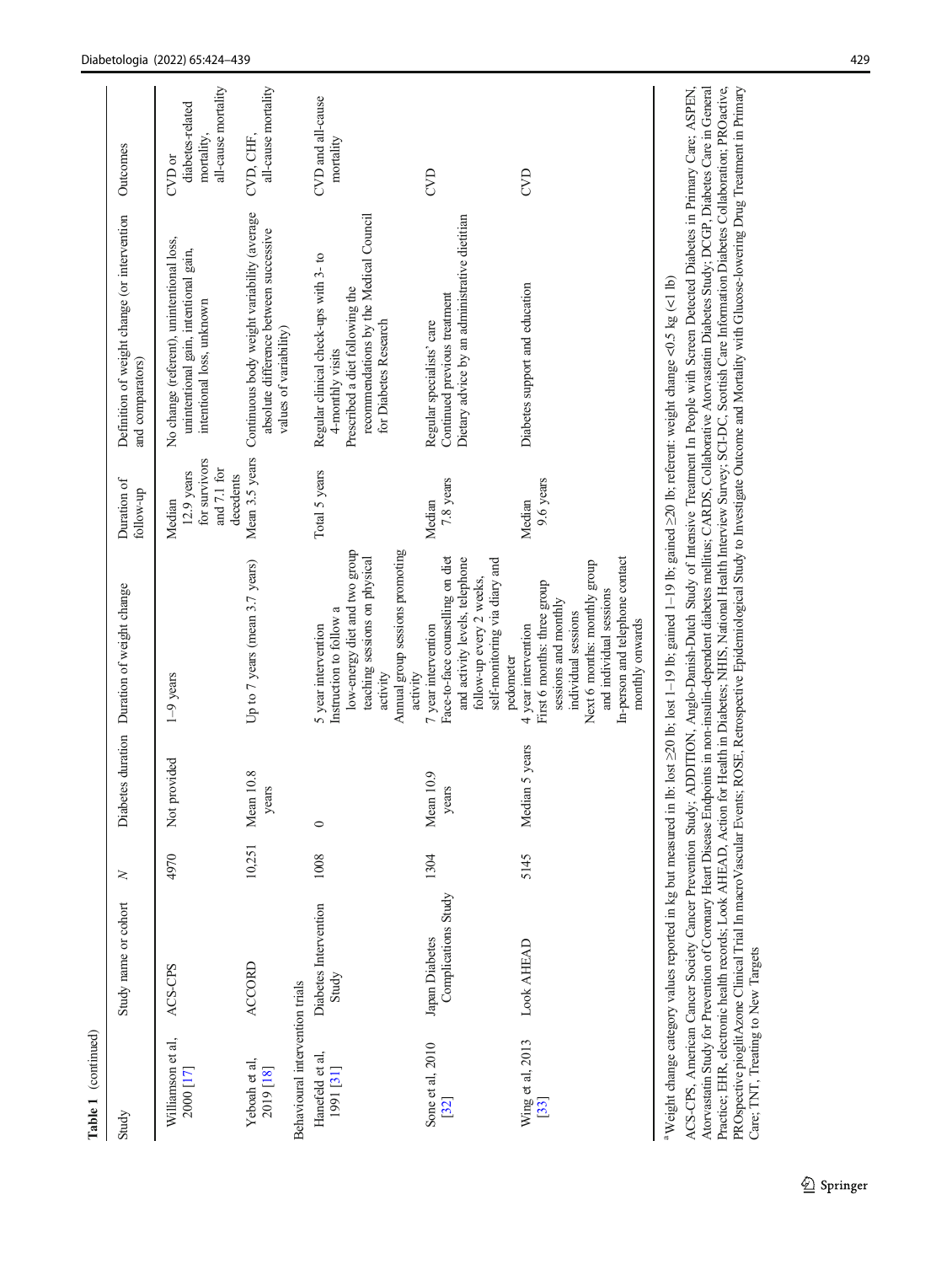Six studies reported absolute weight change (kg or lb) [[17,](#page-14-0) [18,](#page-14-0) [22](#page-14-0), [24,](#page-14-0) [28,](#page-14-0) [29](#page-14-0)], one study reported change in BMI units  $(kg/m<sup>2</sup>)$  [\[23\]](#page-14-0), five studies reported percentage weight change [\[25](#page-14-0)–[27,](#page-14-0) [29,](#page-14-0) [30\]](#page-14-0), and four studies focused on weight variability [\[18](#page-14-0), [20](#page-14-0)–[22\]](#page-14-0). Most studies  $(n = 9)$  categorised changes in weight to distinguish weight gain, weight maintenance and weight loss, although definitions of the categories varied [\[18,](#page-14-0) [19](#page-14-0), [23](#page-14-0)–[27,](#page-14-0) [29](#page-14-0), [30\]](#page-14-0). Three studies [[17,](#page-14-0) 19, [28\]](#page-14-0) assessed participants' self-reported intention to lose weight.

Assessment of cardiovascular events and mortality Most studies ( $n = 16$ ) reported CVD outcomes, and many ( $n = 11$ ) also reported all-cause mortality. In most studies, events were ascertained from medical records and/or mortality registries [\[17](#page-14-0)–[24](#page-14-0), [26](#page-14-0)–[33\]](#page-14-0). One study did not provide details on the methods of outcome ascertainment [[25\]](#page-14-0). Several studies [[19,](#page-14-0) [21,](#page-14-0) [26](#page-14-0)–[28,](#page-14-0) [30\]](#page-14-0) included lags of 1–2 years between the assessment of weight changes and the risk period for mortality outcomes. The median or mean duration of follow-up for outcome events ranged from 2.9 to 10 years.

Risk of bias For the observational studies, risk of bias was rated to be moderate for all studies apart from three that were rated high risk of bias [[17](#page-14-0), [19](#page-14-0), [24](#page-14-0)]. The main sources of bias were uncontrolled confounding, method of weight assessment, and method of diabetes classification (ESM Fig. 1). Of the three intervention studies, one was rated to have low risk of bias [\[32\]](#page-14-0) and two moderate risk of bias [\[31](#page-14-0), [33\]](#page-14-0).

Associations between weight change, CVD and mortality in observational studies Weight gain was associated with an increased risk of CVD events [\[23,](#page-14-0) [27](#page-14-0), [29](#page-14-0)]. Bodegard et al [\[23\]](#page-14-0) reported that  $\geq$ 1 kg/m<sup>2</sup> BMI gain after diabetes diagnosis was associated with higher CVD mortality compared with no BMI change (HR 1.63 [95% CI 1.11, 2.39]) (Fig. [2](#page-7-0)). Kim et al [\[27\]](#page-14-0) reported that a  $\geq$ 10% weight gain after diabetes diagnosis was associated with a higher hazard of stroke (HR 1.47 [95% CI 1.20, 1.79]) and all-cause mortality (HR 1.57 [95% CI 1.33, 1.85]) but not MI events (HR 1.07 [95% CI 0.84, 1.38]) (Fig. [3](#page-8-0)) [\[27\]](#page-14-0). Nunes et al [\[29](#page-14-0)] reported that weight gain >7% was associated with higher hazard of MI (HR 1.13 [95% CI 1.00, 1.29]) (Fig. [2\)](#page-7-0) and reported similar results for stroke and CHF [\[29\]](#page-14-0). Strelitz et al [[30](#page-14-0)] reported no association between weight gain and CVD events [[30](#page-14-0)] (Fig. [2](#page-7-0)). Gregg et al [[19\]](#page-14-0) reported a higher hazard of all-cause mortality associated with weight gain  $\geq 9.1$  kg ( $\geq 20$  lb), though the CI overlapped the null (HR 1.77 [95% CI 0.97, 3.23]) (Fig. [2\)](#page-7-0). The duration of follow-up in these studies ranged from 4.6 years to 9.8 years.

Two studies of weight change over <2 years reported protective associations between weight loss and CVD events. Gregg et al [[26\]](#page-14-0) and Strelitz et al [[30](#page-14-0)] reported that  $\geq 10\%$ weight loss (vs weight gain or <2% weight loss) and  $\geq 5\%$  weight loss (vs weight change  $\langle 2.5\% \rangle$ , respectively, were associated with a lower hazard of CVD over a mean followup of 10.2 years and 9.8 years. In contrast, Nunes et al [\[29\]](#page-14-0) reported a higher hazard of MI following weight loss  $\geq$ 5% (vs <5% change) over 5 years, and Gregg et al [[19](#page-14-0)] reported higher 9 year hazard of all-cause mortality for weight loss  $\geq$ 20 lb ( $\geq$ 9.1 kg) vs no change. Bodegard et al [\[23\]](#page-14-0) reported no association between a  $\geq 1$  kg/m<sup>2</sup> decrease in BMI over 18 months and risk of CVD mortality over a median of 4.6 years of follow-up (Fig. [2\)](#page-7-0).

Studies of weight change over 2+ years (Figs. [3](#page-8-0) and [4](#page-9-0)) showed that weight loss and weight variability were associated with CVD events [[22\]](#page-14-0) and all-cause mortality [[22](#page-14-0), [27\]](#page-14-0), particularly among individuals with history of CVD [\[18,](#page-14-0) [25](#page-14-0)] (Fig. [5\)](#page-10-0). Bangalore et al [\[22](#page-14-0)] reported small but apparent associations between a 1 SD increase in body weight variability and CVD morbidity and mortality (HR 1.08 [95% CI 1.03, 1.14]) and all-cause mortality (HR 1.16 [95% CI 1.10, 1.22]) over a median 5 years follow-up (Fig. [4](#page-9-0)) Yeboah et al [\[18](#page-14-0)] reported a higher hazard of CHF and CVD per 1 SD difference in body weight variability (HR 1.59 [95% CI 1.45, 1.75] and 1.25 [95% CI 1.15, 1.36], respectively) over a mean 3.5 years of follow-up among individual at high risk of CVD (Fig. [5\)](#page-10-0). Other studies reported null associations between weight loss or weight variability over  $\geq$  years and CVD events and allcause mortality [\[20](#page-14-0), [21,](#page-14-0) [27,](#page-14-0) [28\]](#page-14-0).

Six studies [\[19,](#page-14-0) [21,](#page-14-0) [26](#page-14-0)–[28,](#page-14-0) [30\]](#page-14-0) included a 1–2 year lag in the risk period for all-cause mortality as a method for potentially attenuating the confounding effects of unintentional weight loss. In general, studies that included a lag showed null associations between weight change and mortality [\[19](#page-14-0), [26,](#page-14-0) [28,](#page-14-0) [30\]](#page-14-0), aside from one study by Kim et al [\[27](#page-14-0)] that reported both weight gain and loss (vs weight maintenance) were associated with higher all-cause mortality, with an apparent dose– response relationship between weight change (both gain and loss) and mortality (Fig. [3\)](#page-8-0).

Intentional and unintentional weight change Three studies assessed the impact of intentional vs unintentional weight changes on CVD and mortality outcomes by categorising participants based on their intention to lose weight [\[17](#page-14-0), [19\]](#page-14-0), or intention to lose or maintain weight [\[28\]](#page-14-0). Gregg et al [\[19\]](#page-14-0) reported that weight loss among participants without intention to lose weight was associated with a higher hazard of all-cause mortality (HR 1.73 [95% CI 1.20, 2.48]), though this association was attenuated after introducing a 2-year lag in the risk period for the outcome (Fig. [6\)](#page-11-0). In the same study, participants who reported that they were trying to lose weight, but did not actually lose weight, had a lower hazard of all-cause mortality compared with participants who were not trying to lose weight (HR 0.74 [95% CI 0.57, 0.98]). This study was determined to have high risk of bias related to confounding and self-reported assessment of weight and diabetes status (ESM Fig. 1). Koster-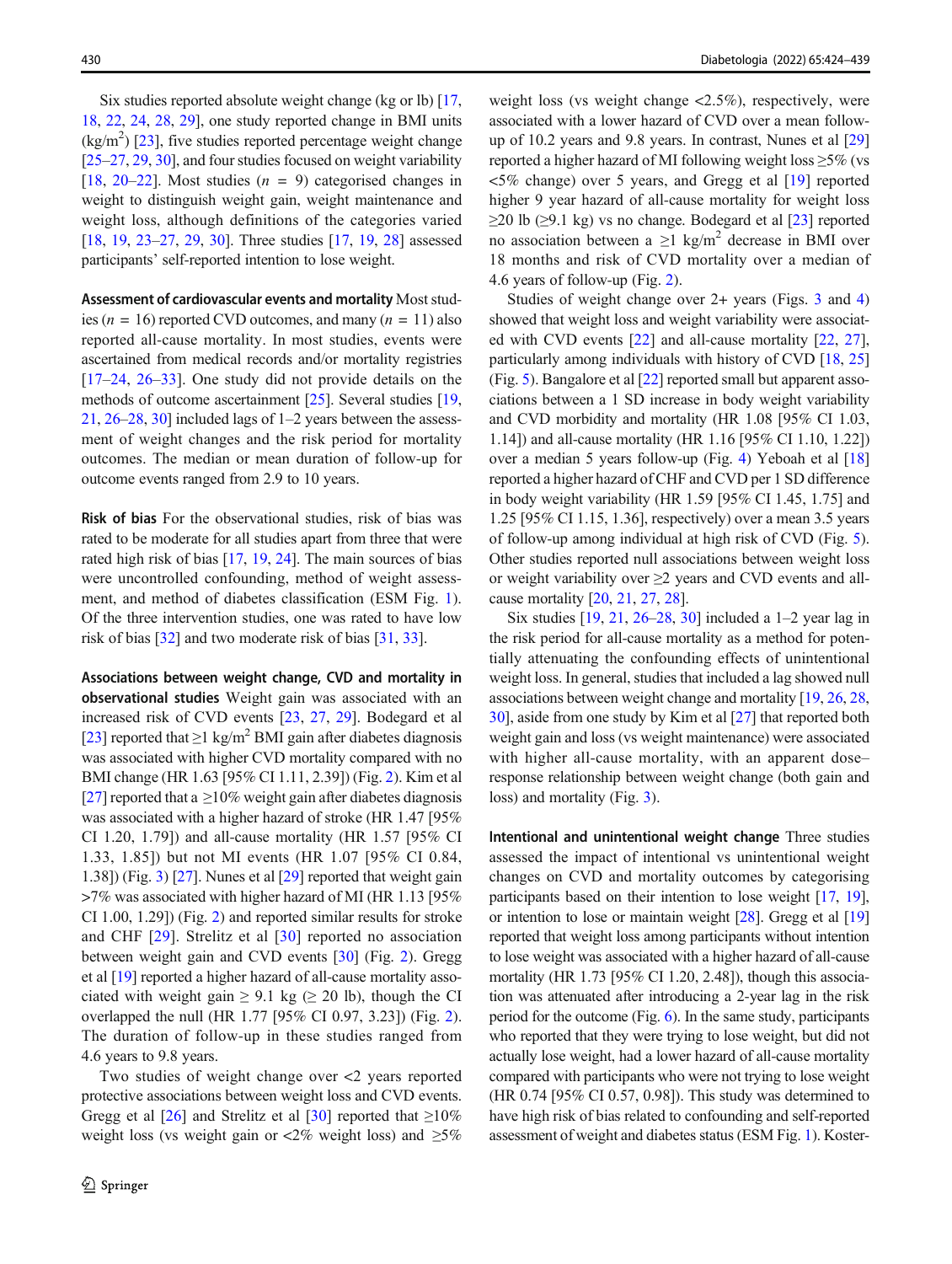<span id="page-7-0"></span>

|                                                                    | HR                      |
|--------------------------------------------------------------------|-------------------------|
| Study                                                              | with 95% CI             |
| Bodegard et al [23] - All-cause mortality                          |                         |
| BMI loss $\geq$ 1 kg/m <sup>2</sup>                                | 1.06(0.85, 1.32)        |
| Change <1 $kg/m2$ (ref)                                            | 1.00(1.00, 1.00)        |
| BMI gain $\geq$ 1 kg/m <sup>2</sup>                                | 1.34(1.01, 1.76)        |
|                                                                    |                         |
| Bodegard et al [23] - CVD mortality                                |                         |
| BMI loss $\geq$ 1 kg/m <sup>2</sup>                                | 1.06 (0.76, 1.48)       |
| Change <1 $kg/m2$ (ref)                                            | 1.00(1.00, 1.00)        |
| BMI gain $\geq$ 1 kg/m <sup>2</sup>                                | 1.63 (1.11, 2.39)       |
|                                                                    |                         |
|                                                                    |                         |
| Gregg et al (2004) [19] - All-cause mortality                      |                         |
| Any weight loss (kg)                                               | 1.22(0.99, 1.50)        |
| Weight loss ≥9.1 kg                                                | 1.40(1.05, 1.87)        |
| Weight loss 0.5-9.0 kg                                             | 1.11(0.87, 1.41)        |
| No weight change (ref)                                             | 1.00(1.00, 1.00)        |
| Any weight gain (kg)                                               | 1.11 (0.74, 1.66)       |
| Weight gain 0.5-9.0 kg                                             | 0.97(0.62, 1.53)        |
| Weight gain ≥9.1 kg                                                | 1.77 (0.97, 3.23)       |
|                                                                    |                         |
| Gregg et al (2016) [26] - CVD morbidity and mortality (1 year lag) |                         |
| ≥10% weight loss                                                   | 0.79(0.64, 0.98)        |
| ≥5% to <10%                                                        | 1.16(0.95, 1.42)        |
| ≥2% to <5% weight loss                                             | 1.08(0.88, 1.33)        |
| Gained or lost <2% weight (ref)                                    | 1.00(1.00, 1.00)        |
|                                                                    |                         |
|                                                                    |                         |
| Nunes et al [29] - MI                                              |                         |
| Loss $\geq 5\%$                                                    | 1.39(1.21, 1.60)        |
| Loss $\geq$ 2 to $<$ 5%                                            | 1.25(1.12, 1.39)        |
| Loss $\geq$ 0.5 to <2%                                             | 1.14(1.00, 1.30)        |
| <5% weight loss or ≤5% weight gain (ref)                           | 1.00(1.00, 1.00)        |
| Gain > 0.5 to ≤2.0%                                                | 0.96(0.86, 1.07)        |
| Gain >2.0 to ≤5.0%                                                 | 1.00(0.90, 1.12)        |
| Gain >5.0 to ≤7.0%                                                 | 1.06(0.89, 1.26)        |
| Gain >7.0%                                                         | 1.13 (1.00, 1.29)       |
|                                                                    |                         |
| Strelitz et al [30] - All-cause mortality (1 year lag)             |                         |
| ≥5% weight loss                                                    | 1.12(0.52, 2.37)        |
| 2-5% weight loss                                                   | 1.08(0.52, 2.37)        |
| <2% weight change (ref)                                            | 1.00(1.00, 1.00)        |
| Gained >2% weight                                                  | 1.63(0.83, 3.19)        |
|                                                                    |                         |
|                                                                    |                         |
| Strelitz et al [30] - CVD morbidity and mortality                  |                         |
| ≥5% weight loss                                                    | $0.52$ ( $0.32, 0.86$ ) |
| 2-5% weight loss                                                   | 0.79(0.43, 1.46)        |
| <2% weight change (ref)                                            | 1.00(1.00, 1.00)        |
| Gained >2% weight                                                  | 0.41(0.15, 1.11)        |
|                                                                    |                         |
|                                                                    |                         |
|                                                                    |                         |

2 Springer

0.50 1.001.50 3.50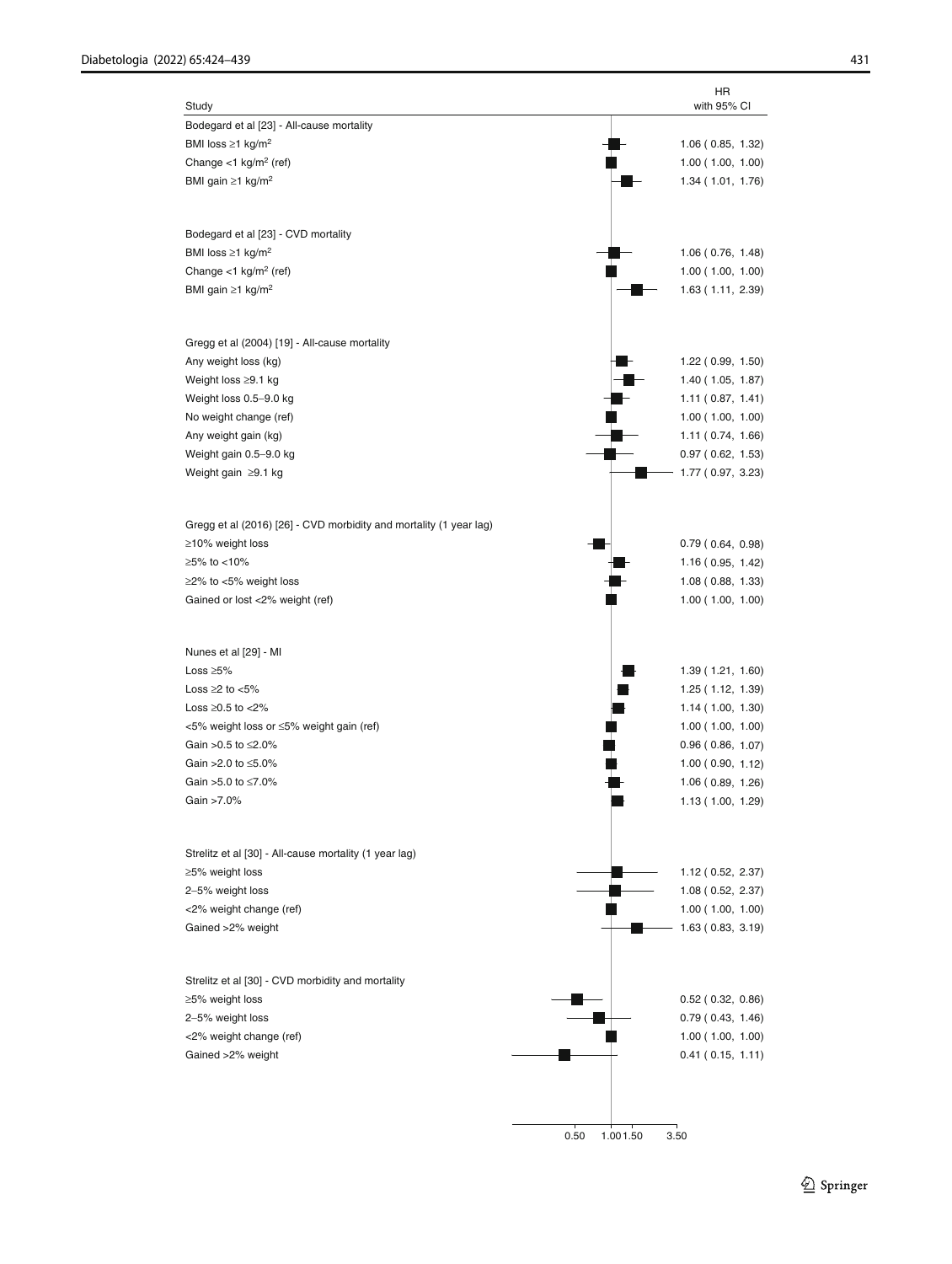<span id="page-8-0"></span>Fig. 2 Forest plot of HRs and 95% CIs for the indicated outcome from studies of weight change over 1–2 years. Gregg et al [\[19\]](#page-14-0) weight change category values reported in kg but measured in lb: lost  $\geq 20$  lb; lost 1– 19 lb; gained 1–19 lb; gained ≥20 lb; referent: weight change <0.5 kg (<1 lb). Ref, referent group

Rasmussen et al [[28\]](#page-14-0) reported no differences in the association between intentional vs unintentional weight loss and all-cause mortality, CVD morbidity or CVD mortality (Fig. [6](#page-11-0)).

Gregg et al [\[19](#page-14-0)] reported no association between intentional weight loss and all-cause mortality (HR 0.85 [95% CI 0.66, 1.11]). Williamson et al [\[17](#page-14-0)] reported that intentional weight loss was associated with a lower hazard of death due to CVD or diabetes (HR 0.72 [95% CI 0.63, 0.82]) and all-cause mortality (HR 0.75 [95% CI 0.67, 0.84]). Both studies were determined to have a high risk of bias related to confounding, assessment of weight, and missing data (ESM Fig. 1).

Population subgroups: high CVD risk and women only In a study among participants with cardiovascular comorbidities, Doehner et al [[25\]](#page-14-0) reported a small increased risk of CVD mortality associated with 1% weight loss over 2 years (HR 1.07 [95% CI 1.03, 1.10]) and increasingly stronger relationships between weight loss  $\geq 5\%$ ,  $\geq 10\%$  and  $\geq 15\%$  and allcause mortality (Fig. [5](#page-10-0)). Yeboah et al. reported that among the Action to Control Cardiovascular Risk in Diabetes

| Fig. 3 Forest plot of HRs and<br>95% CIs for the indicated | Study                                                          |      | <b>HR</b><br>with 95% CI |
|------------------------------------------------------------|----------------------------------------------------------------|------|--------------------------|
| outcome from studies in which                              | Kim et al [27] - All-cause mortality                           |      |                          |
| the weight change interval was                             | ≥10% weight loss                                               |      | 1.83(1.59, 2.12)         |
| ≥2 years. Ref, referent group                              | ≥5% to <10% weight loss                                        |      | 1.27(1.15, 1.41)         |
|                                                            | Weight change <5% (ref)                                        |      | 1.00(1.00, 1.00)         |
|                                                            | Gain ≥5% to <10%                                               |      | 1.26(1.12, 1.41)         |
|                                                            | Gain $\geq 10\%$                                               |      | 1.57(1.33, 1.85)         |
|                                                            | Kim et al [27] - MI                                            |      |                          |
|                                                            | ≥10% weight loss                                               |      | 1.08(0.85, 1.38)         |
|                                                            | ≥5% to <10% weight loss                                        |      | 1.10(0.96, 1.27)         |
|                                                            | Weight change <5% (ref)                                        |      | 1.00(1.00, 1.00)         |
|                                                            | Gain ≥5% to <10%                                               |      | 1.04(0.88, 1.22)         |
|                                                            | Gain $\geq 10\%$                                               |      | 1.07(0.84, 1.38)         |
|                                                            | Kim et al [27] - Stroke                                        |      |                          |
|                                                            | ≥10% weight loss                                               |      | 1.08(0.87, 1.34)         |
|                                                            | ≥5% to <10% weight loss                                        |      | 0.97(0.85, 1.11)         |
|                                                            | Weight change <5% (ref)                                        |      | 1.00(1.00, 1.00)         |
|                                                            | Gain ≥5% to <10%                                               |      | 1.08 (0.93, 1.25)        |
|                                                            | Gain $\geq 10\%$                                               |      | 1.47(1.20, 1.79)         |
|                                                            | Koster-Rasmussen et al [28] - All-cause mortality (2 year lag) |      |                          |
|                                                            | 1 kg/year weight loss                                          |      | 1.13(0.99, 1.29)         |
|                                                            | Koster-Rasmussen et al [28] - CVD morbidity (2 year lag)       |      |                          |
|                                                            | 1 kg/year weight loss                                          |      | 0.95(0.80, 1.13)         |
|                                                            | Koster-Rasmussen et al [28] - CVD mortality (2 year lag)       |      |                          |
|                                                            | 1 kg/year weight loss                                          |      | 1.04(0.88, 1.23)         |
|                                                            |                                                                |      |                          |
|                                                            | 0.50                                                           | 1.00 | 2.50                     |

2 Springer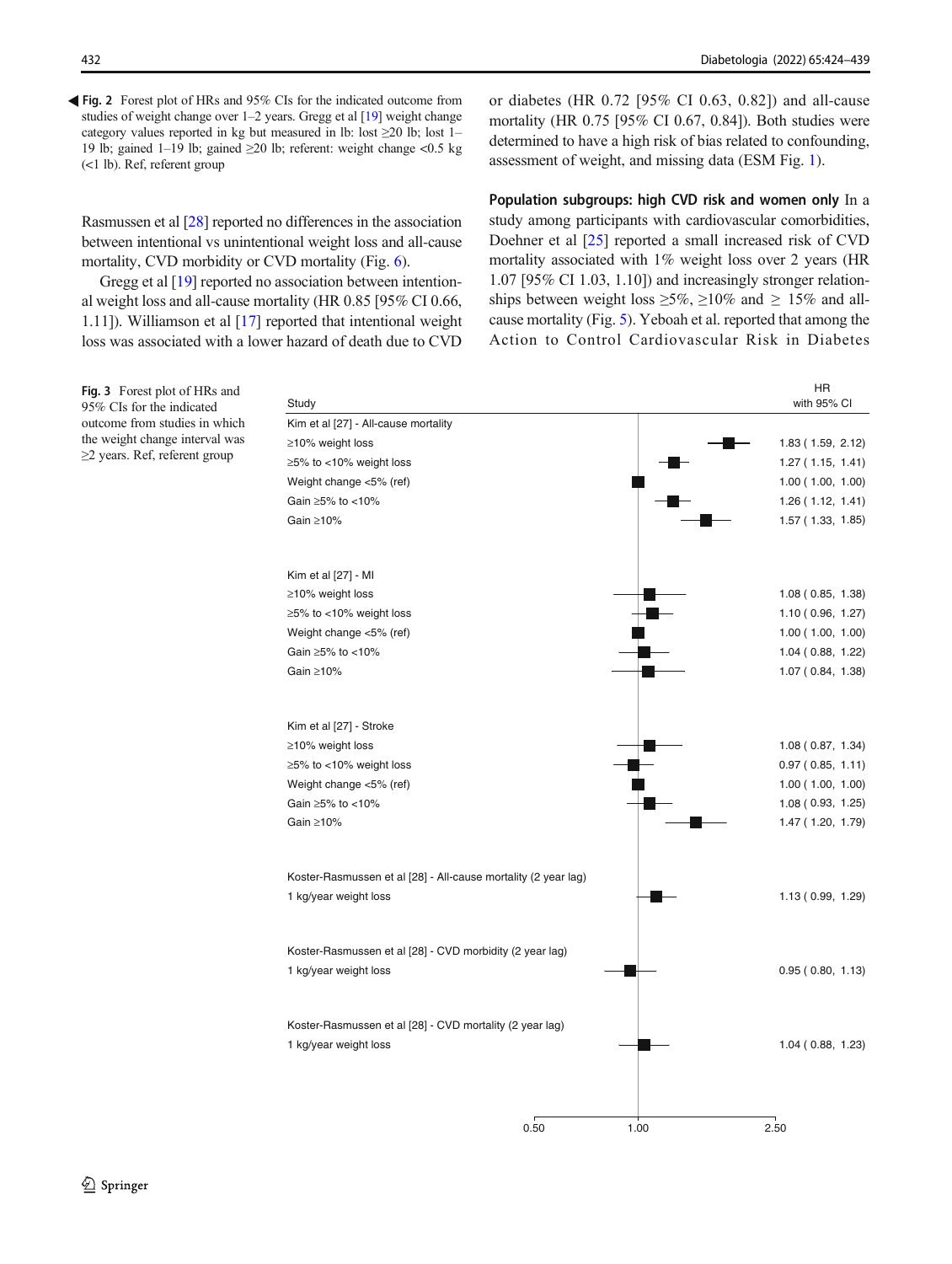<span id="page-9-0"></span>Fig. 4 Forest plot of HRs and 95% CIs for the indicated outcome from studies of weight variability over ≥2 years. Ref, referent group



(ACCORD) study cohort of individuals with type 2 diabetes and high CVD risk, higher 7-year body weight variability was associated with higher hazard of CVD morbidity and mortality over a mean 3.5 years follow-up [[18\]](#page-14-0). Among women enrolled in the Nurse's Health Study, Cho et al [\[24](#page-14-0)] reported no associations between weight gain or loss, where the duration of weight change was undefined, and risk of CVD over approximately 10 years of follow-up (Fig. [5](#page-10-0)).

Effect of interventions targeting weight loss on CVD and mortality Meta-analysis showed that behavioural interventions targeting weight loss had no effect on CVD outcomes (HR 0.95 [95% CI 0.71, 1.27]), and heterogeneity was moderately high between studies ( $l^2 = 50.1\%$ ) (Fig. [7\)](#page-12-0). Of the three studies identified  $\left[31-33\right]$  $\left[31-33\right]$  $\left[31-33\right]$  $\left[31-33\right]$  $\left[31-33\right]$ , one behavioural intervention reduced hazard of stroke by 38% (HR 0.62 [95% CI 0.39, 0.98]) over a median 7.8 years follow-up [\[32](#page-14-0)]. Wing et al found no effect on CVD incidence (HR 0.95 [95% CI 0.83,

1.09]) over a median of 9.6 years follow-up [[33\]](#page-14-0). Hanefeld et al reported that the MI incidence rate was higher in the intervention group (53.6 per 1000) vs the control group (30.3 per 1000) (rate ratio 1.77 [95% CI 0.81, 3.87]) over a total of 5 years, and found no effect of the intervention on ischaemic heart disease risk (1.08 [95% CI 0.65, 1.79]) [\[31](#page-14-0)] (Fig. [7\)](#page-12-0). CIs for the rate ratio were manually calculated based on the numbers of events, as SEs were not provided in the publication.

### **Discussion**

Behavioural interventions targeting weight loss among people with type 2 diabetes had no effect on 5–10 year risk of CVD outcomes. Synthesis of observational studies showed that weight gain after diabetes diagnosis was associated with higher hazards of stroke [[27\]](#page-14-0), CVD mortality [\[23](#page-14-0), [28](#page-14-0)] and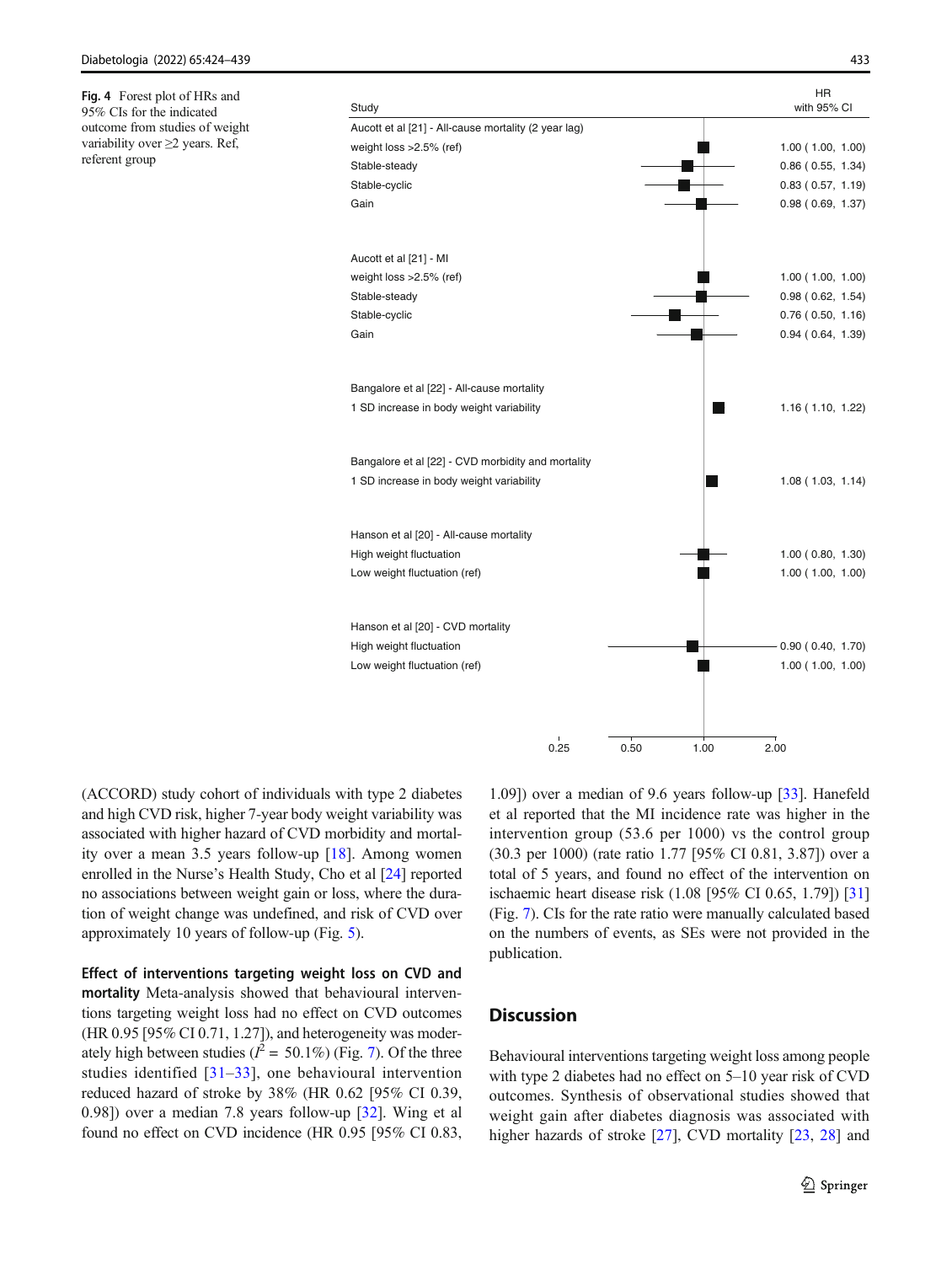<span id="page-10-0"></span>

Fig. 5 Forest plot of HRs and 95% CIs for the indicated outcome from studies of weight change among individuals with high CVD risk or other subgroups. Ref, referent group

all-cause mortality [\[19,](#page-14-0) [27\]](#page-14-0). However, studies showed mixed results regarding the associations between weight loss and incidence of CVD events and all-cause mortality. The only studies showing protective associations between weight loss and CVD were those concerning weight loss occurring over 1 year [\[26](#page-14-0), [30\]](#page-14-0). Studies of weight loss or weight variability over longer durations showed associations with increased risks of all-cause mortality [[18,](#page-14-0) [19,](#page-14-0) [22,](#page-14-0) [27\]](#page-14-0), although such risks were attenuated in some cases with the introduction of a 1–2 year lag in the risk period. Associations with mortality risks were more consistent in populations with elevated CVD risk [\[18,](#page-14-0) [25\]](#page-14-0), and where weight loss was unintentional [[17,](#page-14-0) [19\]](#page-14-0). Differences in the timing and extent of weight changes,

the study populations with respect to CVD risk and diabetes progression, the method to mitigate confounding by unintentional weight loss, and the duration of follow-up contributed to heterogeneity in the results.

Weight loss intention influenced the effect of weight changes on health outcomes. However, while unintentional weight loss appeared to be associated with higher all-cause mortality risk, there was little evidence of protective effects of intentional weight loss. Weight loss intention was selfreported [\[17](#page-14-0), [19](#page-14-0), [28\]](#page-14-0) and may not capture weight management behaviours, as details on changes in behaviours were not included in the studies. Participant-reported intention to lose weight does not rule out potential confounding by weight loss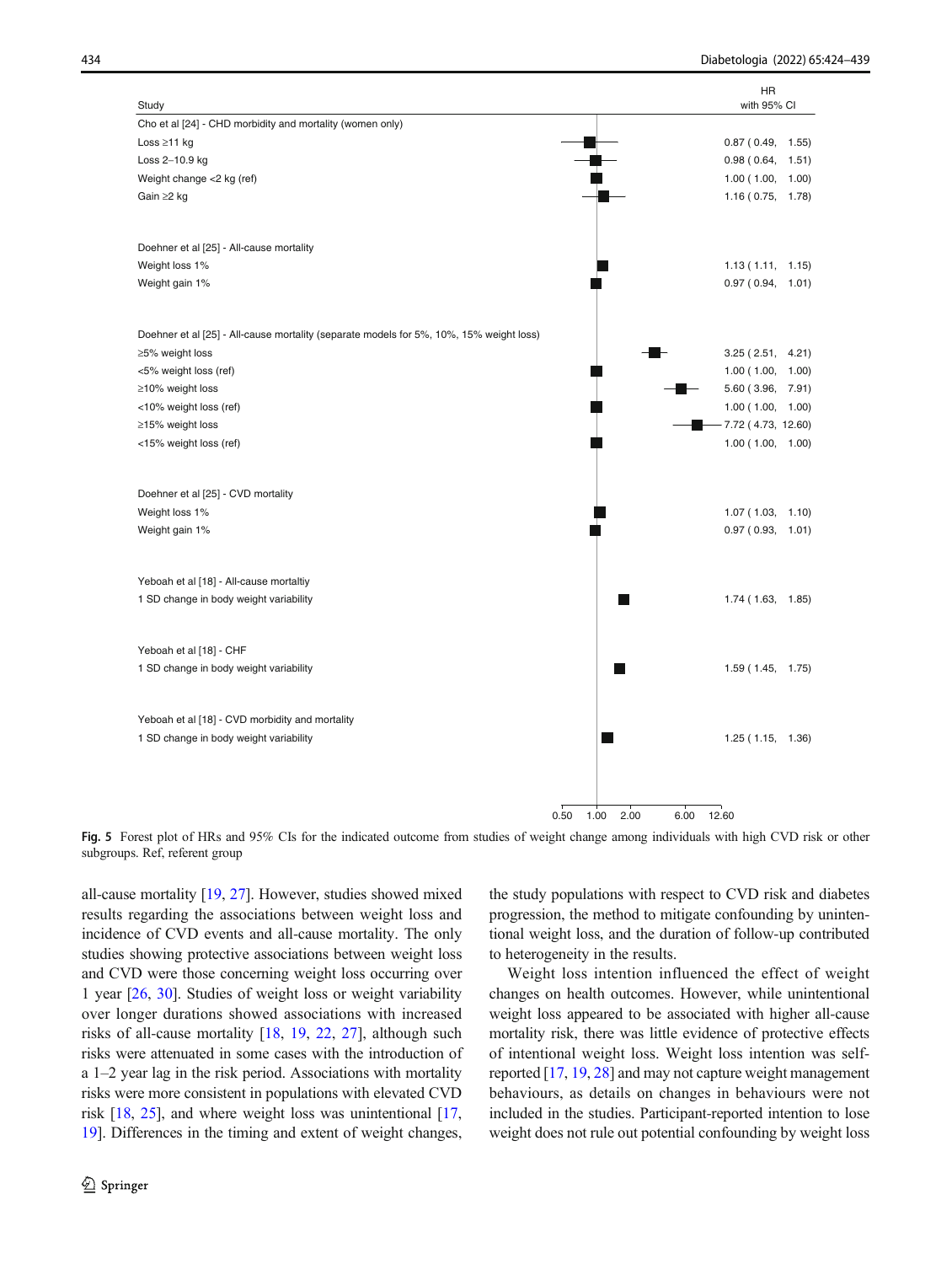<span id="page-11-0"></span>

| Fig. 6 Forest plot of HRs and<br>95% CIs for the indicated | Study                                                          | HR<br>with 95% CI          |
|------------------------------------------------------------|----------------------------------------------------------------|----------------------------|
| outcome from studies of                                    | Gregg et al (2004) [19] - All-cause mortality (2 year lag)     |                            |
| intentional vs unintentional                               | Trying to lose weight overall                                  | 0.77(0.58, 1.01)           |
| weight change. Ref, referent                               | Trying to lose weight: Lost weight                             | $0.76$ (0.56, 1.04)        |
| group                                                      | Trying to lose weight: Stable weight/weight gain               | $0.77$ ( $0.57$ , $1.05$ ) |
|                                                            | Not trying to lose weight: Lost weight                         | 1.28 (0.84, 1.94)          |
|                                                            | Not trying to lose weight: Stable weight/weight gain (ref)     | 1.00(1.00, 1.00)           |
|                                                            | Gregg et al (2004) [19] - All-cause mortality (no lag)         |                            |
|                                                            | Trying to lose weight overall                                  | $0.80$ ( $0.63$ , $1.01$ ) |
|                                                            | Trying to lose weight: Lost weight                             | 0.85(0.66, 1.11)           |
|                                                            | Trying to lose weight: Stable weight/weight gain               | $0.74$ ( $0.57, 0.98$ )    |
|                                                            | Not trying to lose weight: Lost weight                         | 1.73 (1.20, 2.48)          |
|                                                            | Not trying to lose weight: Stable weight/weight gain (ref)     | 1.00(1.00, 1.00)           |
|                                                            | Koster-Rasmussen et al [28] - All-cause mortality (2 year lag) |                            |
|                                                            | Intention to lose weight: 1 kg/year weight loss                | 1.18(0.93, 1.50)           |
|                                                            | Intention to maintain weight: 1 kg/year weight loss            | 1.13(0.96, 1.35)           |
|                                                            | Koster-Rasmussen et al [28] - CVD morbidity (2 year lag)       |                            |
|                                                            | Intention to lose weight: 1 kg/year weight loss                | 1.02(0.74, 1.40)           |
|                                                            | Intention to maintain weight: 1 kg/year weight loss            | 0.89(0.70, 1.12)           |
|                                                            | Koster-Rasmussen et al [28] - CVD mortality (2 year lag)       |                            |
|                                                            | Intention to lose weight: 1 kg/year weight loss                | 1.22 (0.86, 1.72)          |
|                                                            | Intention to maintain weight: 1 kg/year weight loss            | 0.99(0.81, 1.21)           |
|                                                            | Williamson et al [17] - All-cause mortality                    |                            |
|                                                            | Unintentional loss                                             | 0.98(0.85, 1.13)           |
|                                                            | Unintentional gain                                             | 1.04(0.79, 1.36)           |
|                                                            | Intentional loss                                               | 0.75(0.67, 0.84)           |
|                                                            | No change (ref)                                                | 1.00(1.00, 1.00)           |
|                                                            | Williamson et al [17] - CVD or diabetes related mortality      |                            |
|                                                            | Unintentional loss                                             | 0.98(0.83, 1.15)           |
|                                                            | Unintentional gain                                             | $0.90$ ( $0.65, 1.25$ )    |
|                                                            | Intentional loss                                               | $0.72$ (0.63, 0.82)        |
|                                                            | No change (ref)                                                | 1.00(1.00, 1.00)           |
|                                                            |                                                                |                            |
|                                                            | 0.50                                                           | 1.00<br>2.50               |

caused by underlying disease. Furthermore, the high risk of bias identified in two of the studies that focused on weight loss intention [[17,](#page-14-0) [19\]](#page-14-0) limits interpretation. Other studies attempted to address confounding by unintentional weight loss by including a lag in the risk period for mortality.

Typically, the lag attenuated the results, suggesting that unintentional weight loss may otherwise inflate positive associations between weight loss and mortality.

Intervention studies are unlikely to be confounded by unintentional weight loss, although results were still inconsistent.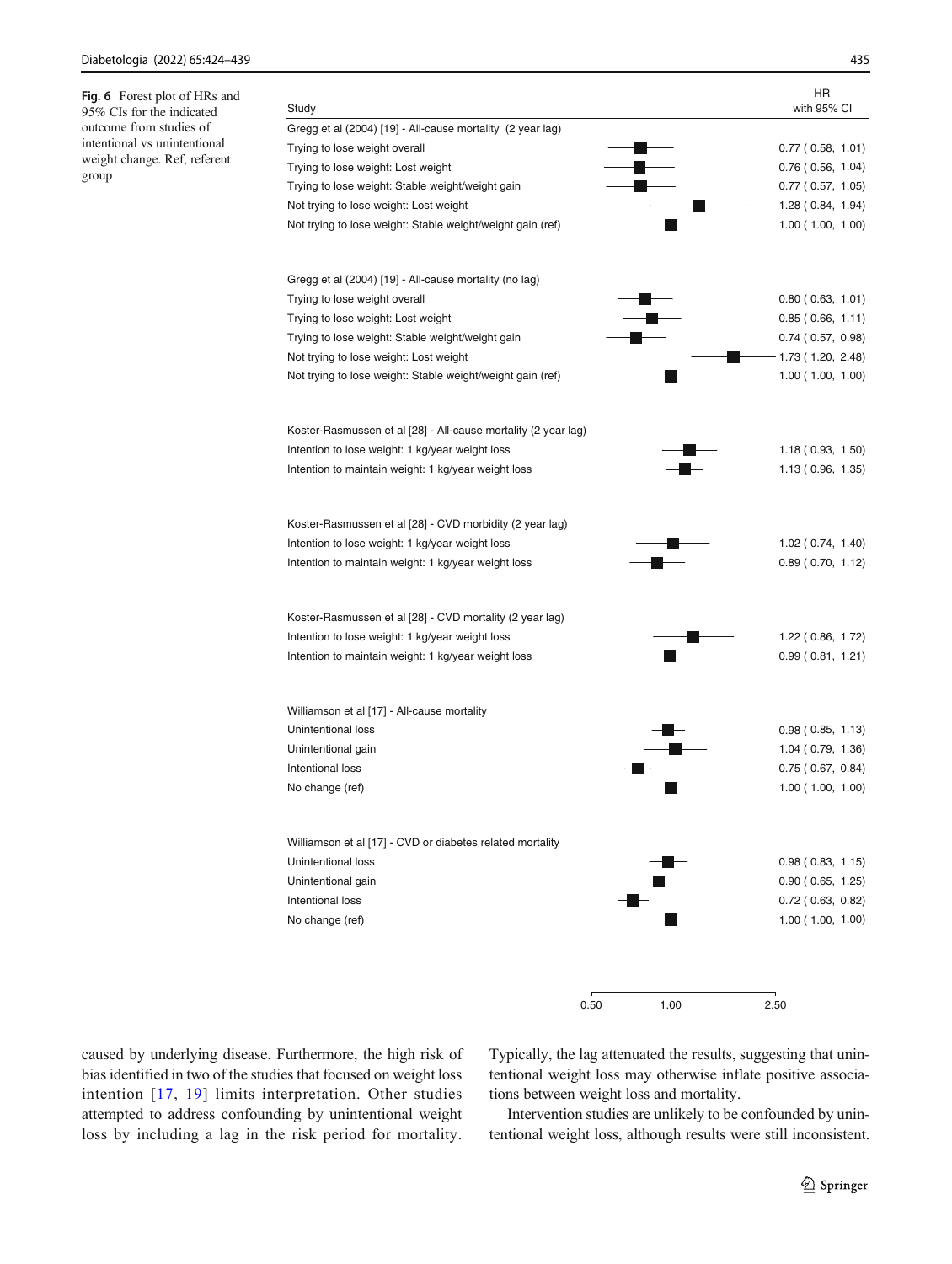<span id="page-12-0"></span>

Fig. 7 Forest plot of meta-analysis of HRs and 95% CIs from trials of behavioural interventions and incidence of CVD events, by study and outcome. IHD, ischaemic heart disease. Weight (%) shows the relative percentage contribution of each study result to the meta-analysis. Vertical

dashed line indicates the meta-analysis point estimate. DL, DerSimonian and Laird method [\[16\]](#page-14-0). <sup>a</sup>Control group event rate: 9.52 events per 1000 person-years. <sup>b</sup>Intervention group event rate: 5.48 events per 1000 person-years

One [\[33](#page-14-0)] of the three included trials reported significant weight loss among the intervention group, but nevertheless, the study reported no reduction in CVD events. As the interventions were similar, the heterogeneous findings may be related to differences in study populations, the achievement and maintenance of weight loss, and duration of follow-up. While Wing et al [[33\]](#page-14-0) reported no overall association between the behavioural intervention and incidence of CVD, post hoc stratified analyses showed that weight loss among the intervention group was associated with a lower hazard of CVD events [\[26\]](#page-14-0). Other post hoc research in this cohort identified heterogeneous intervention effects, depending on participants' glycaemic control and self-rated health [[37,](#page-14-0) [38\]](#page-14-0). This heterogeneity may have contributed to the lack of an overall association seen in the original study results. Null findings may also be a product of low statistical power, and it is possible that longer duration of follow-up may be needed to identify the effects of interventions on CVD events in populations that are not specifically at high risk for CVD. For example, a reduction in CVD events was observed only after 23 years of follow-up in the Da Qing Diabetes Prevention Outcome Study [\[39](#page-14-0)], and in the Diabetes Prevention Program Outcomes Study, the investigators were not able to assess the effect of the intervention on CVD risk after 10 years of follow-up due to an insufficient number of events  $[40]$  $[40]$ . So, the 5–10 year follow-up of the included trials may not have been adequate to assess effects of behavioural interventions on CVD. Furthermore, the heterogeneity in the results between the studies should be considered when interpreting the meta-analysis. It is possible that other factors, including diabetes severity or participant characteristics, may influence the effect of weight-loss interventions on CVD and mortality outcomes but this has not been assessed. Risk of bias in the intervention studies was determined to be moderate in two and low in one (ESM Fig. 2), so bias is unlikely to be the primary reason for discrepant results between the trials. As we identified only three eligible studies that reported CVD events, this review highlights the need for more behavioural intervention studies with long-term follow-up.

In the observational studies, associations between weight change, CVD and mortality were influenced by baseline CVD risk in the study population. Two studies using data from high-CVD-risk groups (ACCORD [\[18\]](#page-14-0) and PROactive [\[25\]](#page-14-0)) reported associations between weight loss, weight variability and higher risk of mortality. However, the ACCORD trial intervention included intensive use of glucose-lowering medication, and the observed associations may have been confounded by the effects of these medications on weight and CVD risk. While weight loss may have adverse effects among high-risk groups, it is also possible that the larger number of CVD events and higher premature mortality risk in these cohorts facilitated detection of associations between weight loss and events, which would be more difficult to detect in other cohorts. The results suggest that future behavioural intervention trials should consider testing effects of interventions on CVD separately among subgroups at higher CVD risk.

Studies of weight changes occurring over 1–2 years were more likely to show protective associations with CVD, while weight changes occurring over longer periods of time more often reported adverse associations [\[18](#page-14-0), [22,](#page-14-0) [27](#page-14-0)]. This may be due to the fact that the majority of the studies with longer weight change duration did not include a lag time in the risk period for outcomes and may have been more susceptible to confounding by unintentional weight loss. Studies did not assess heterogeneity by differences in baseline BMI or by age, as has been done in other studies of the health effects of weight loss in the general population  $[41, 42]$  $[41, 42]$  $[41, 42]$  $[41, 42]$  $[41, 42]$ . Type 2 diabetes ascertainment was typically based on clinical diagnosis and did not include biochemical assessment of rare diabetes subtypes. Most studies did not exclude individuals with a history of cancer diagnosis, and it is possible that unintentional weight loss may be more common in this group.

We were unable to perform a meta-analysis of the observational studies due to heterogeneity in multiple study characteristics. Differences in study populations, outcomes, exposures and baseline CVD risk also complicated the narrative synthesis. As we only included published peer-reviewed research, this review is subject to publication bias if relevant unpublished works were excluded. We only included studies that included CVD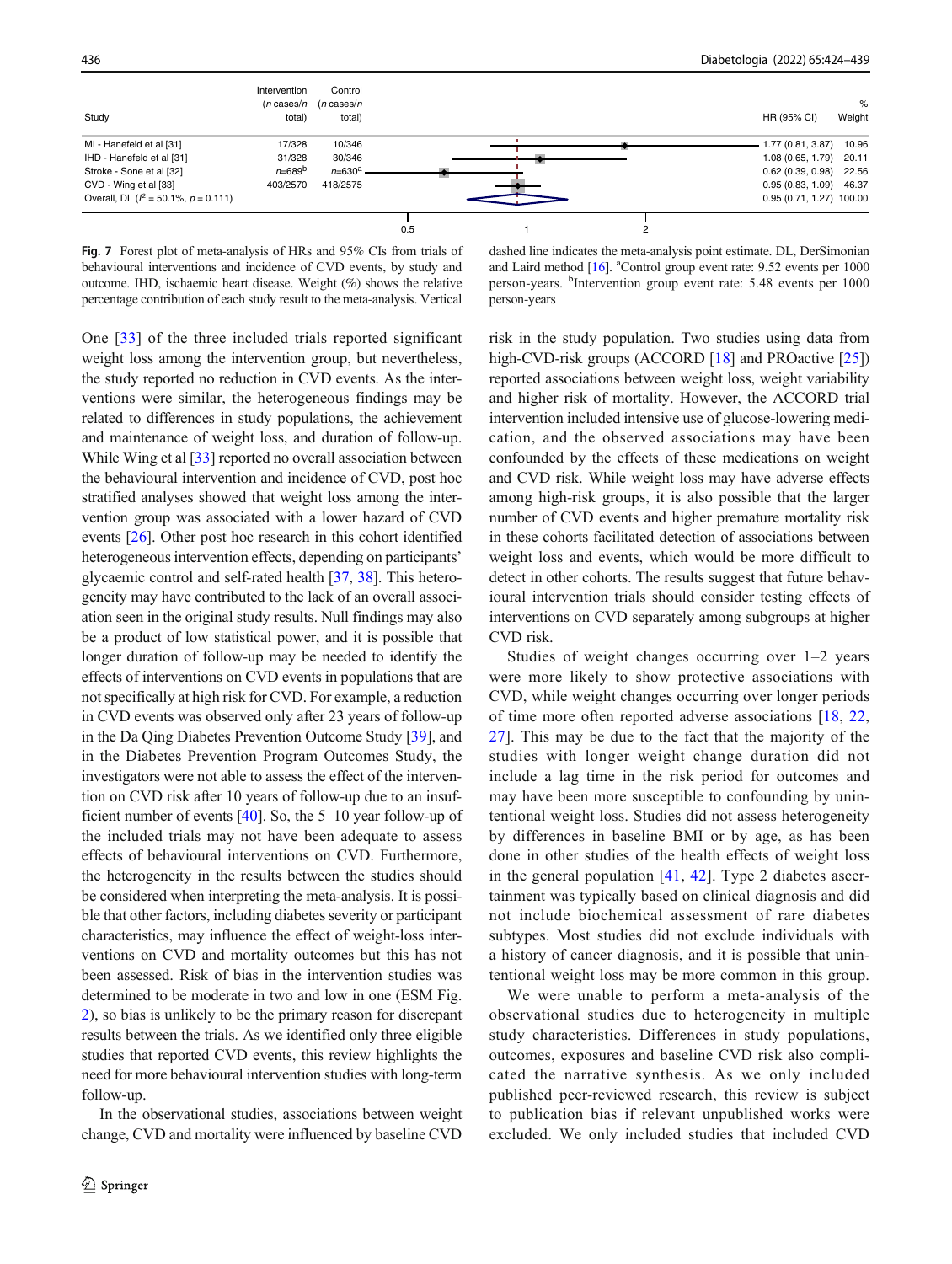<span id="page-13-0"></span>events or mortality as an outcome; therefore, this review is not inclusive of behavioural intervention trials that focus on intermediate outcomes such as cardiovascular risk factors.

While there is compelling evidence that weight loss following bariatric surgery reduces risk of CVD [3], we have shown that the impact of non-surgical weight loss on CVD and mortality remains unclear. Weight gain was consistently associated with higher risk of CVD events but findings for the impact of weight loss are conflicting. Trial evidence of the effect on CVD endpoints of behavioural interventions targeting weight loss was also inconsistent and it remains unclear which subgroups of patients benefit most.

Conclusions Preventing weight gain among people with type 2 diabetes may help to reduce long-term burdens of CVD and premature mortality. While evidence accumulates for the benefits of weight loss on risk factors in the short term, there is limited evidence that existing behavioural approaches to achieving weight loss deliver long-term cardiovascular health benefits. In order to target weight-loss interventions efficiently, research is needed to identify patient groups that will achieve lower CVD event rates following weight loss, and to determine how much weight loss should be achieved and for how long this should be maintained. This evidence will help to most effectively allocate resources to improve longterm outcomes for people with diabetes.

Supplementary Information The online version contains peer-reviewed but unedited supplementary material available at [https://doi.org/10.1007/](https://doi.org/10.1007/s00125-021-05605-1) [s00125-021-05605-1](https://doi.org/10.1007/s00125-021-05605-1).

Acknowledgements We acknowledge V. M. Phillips, medical librarian at the University of Cambridge School of Clinical Medicine, who consulted on the keywords and terms used in the database searches.

Data availability The data from this study are available from the corresponding author on reasonable request.

Funding This work received MRC Epidemiology Unit core funding MC\_UU\_12015/4 and NIHR PGfAR RP PG 0216 20010. The study sponsors had no role in the study design, analysis, interpretation of data or the writing of this report.

Authors' relationships and activities SG reports grants from the Wellcome Trust, MRC, NIHR, NIHR Health Technology Assessment Programme, NHS R&D and the University of Aarhus (Denmark). Outside the submitted work he also reports receiving fees from Novo Nordisk, AstraZeneca and Napp for speaking at postgraduate education meetings, support to attend a scientific meeting from Napp, and an honorarium and reimbursement of travel expenses from Eli Lilly associated with membership of an independent data monitoring committee for a randomised trial of a medication to lower glucose. ALA is principal investigator on two trials where research costs are funded by national research councils (NIHR and the National Prevention Research Initiative) and where the intervention is provided at no cost by Weight Watchers International. Other authors declare that there are no relationships or activities that might bias, or be perceived to bias, their work.

Contribution statement JS and EL wrote the study protocol, with SG and AA providing feedback. JS, EL, YW, AE and GN screened the articles for inclusion and performed data extraction. JS performed the data synthesis and meta-analysis, generated all data in the manuscript, wrote the manuscript and edited the manuscript. JS, SG, AA, EL, YW, AE and GN edited the manuscript and approved of the final version. JS is the guarantor of this work.

Open Access This article is licensed under a Creative Commons Attribution 4.0 International License, which permits use, sharing, adaptation, distribution and reproduction in any medium or format, as long as you give appropriate credit to the original author(s) and the source, provide a link to the Creative Commons licence, and indicate if changes were made. The images or other third party material in this article are included in the article's Creative Commons licence, unless indicated otherwise in a credit line to the material. If material is not included in the article's Creative Commons licence and your intended use is not permitted by statutory regulation or exceeds the permitted use, you will need to obtain permission directly from the copyright holder. To view a copy of this licence, visit [http://creativecommons.org/licenses/by/4.0/.](http://creativecommons.org/licenses/by/4.0/)

### References

- 1. Lean MEJ, Leslie WS, Barnes AC et al (2019) Durability of a primary care-led weight-management intervention for remission of type 2 diabetes: 2-year results of the DiRECT open-label, cluster-randomised trial. Lancet Diabetes Endocrinol 7(5):344– 355. [https://doi.org/10.1016/S2213-8587\(19\)30068-3](https://doi.org/10.1016/S2213-8587(19)30068-3)
- 2. Wing RR, Lang W, Wadden TA et al (2011) Benefits of modest weight loss in improving cardiovascular risk factors in overweight and obese individuals with type 2 diabetes. Diabetes Care 34(7): 1481–1486. <https://doi.org/10.2337/dc10-2415>
- 3. Eliasson B, Liakopoulos V, Franzén S et al (2015) Cardiovascular disease and mortality in patients with type 2 diabetes after bariatric surgery in Sweden: a nationwide, matched, observational cohort study. Lancet Diabetes Endocrinol 3(11):847–854. [https://doi.org/](https://doi.org/10.1016/S2213-8587(15)00334-4) [10.1016/S2213-8587\(15\)00334-4](https://doi.org/10.1016/S2213-8587(15)00334-4)
- 4. Nauck MA, Meier JJ, Cavender MA, Abd El Aziz M, Drucker DJ (2017) Cardiovascular actions and clinical outcomes with glucagon-like Peptide-1 receptor agonists and dipeptidyl Peptidase-4 inhibitors. Circulation 136(9):849–870. [https://doi.](https://doi.org/10.1161/CIRCULATIONAHA.117.028136) [org/10.1161/CIRCULATIONAHA.117.028136](https://doi.org/10.1161/CIRCULATIONAHA.117.028136)
- 5. Zinman B, Wanner C, Lachin JM et al (2015) Empagliflozin, cardiovascular outcomes, and mortality in type 2 diabetes. N Engl J Med 373(22):2117–2128. [https://doi.org/10.1056/](https://doi.org/10.1056/NEJMoa1504720) [NEJMoa1504720](https://doi.org/10.1056/NEJMoa1504720)
- 6. Moher D, Liberati A, Tetzlaff J, Altman DG (2009) Preferred reporting items for systematic reviews and meta-analyses: the PRISMA statement. PLoS Med 6(7):e1000097. [https://doi.org/10.](https://doi.org/10.1371/journal.pmed.1000097) [1371/journal.pmed.1000097](https://doi.org/10.1371/journal.pmed.1000097)
- 7. Sweeney TE, Morton JM (2013) The human gut microbiome: a review of the effect of obesity and surgically induced weight loss. JAMA Surg 148(6):563–569. <https://doi.org/10.1001/jamasurg.2013.5>
- 8. Luijten J, Vugts G, Nieuwenhuijzen GAP, Luyer MDP (2019) The importance of the microbiome in bariatric surgery: a systematic review. Obes Surg 29(7):2338–2349. [https://doi.org/10.1007/](https://doi.org/10.1007/s11695-019-03863-y) [s11695-019-03863-y](https://doi.org/10.1007/s11695-019-03863-y)
- 9. van den Munckhof ICL, Kurilshikov A, Ter Horst R, Riksen NP, Joosten LAB, Zhernakova A et al (2018) Role of gut microbiota in chronic low-grade inflammation as potential driver for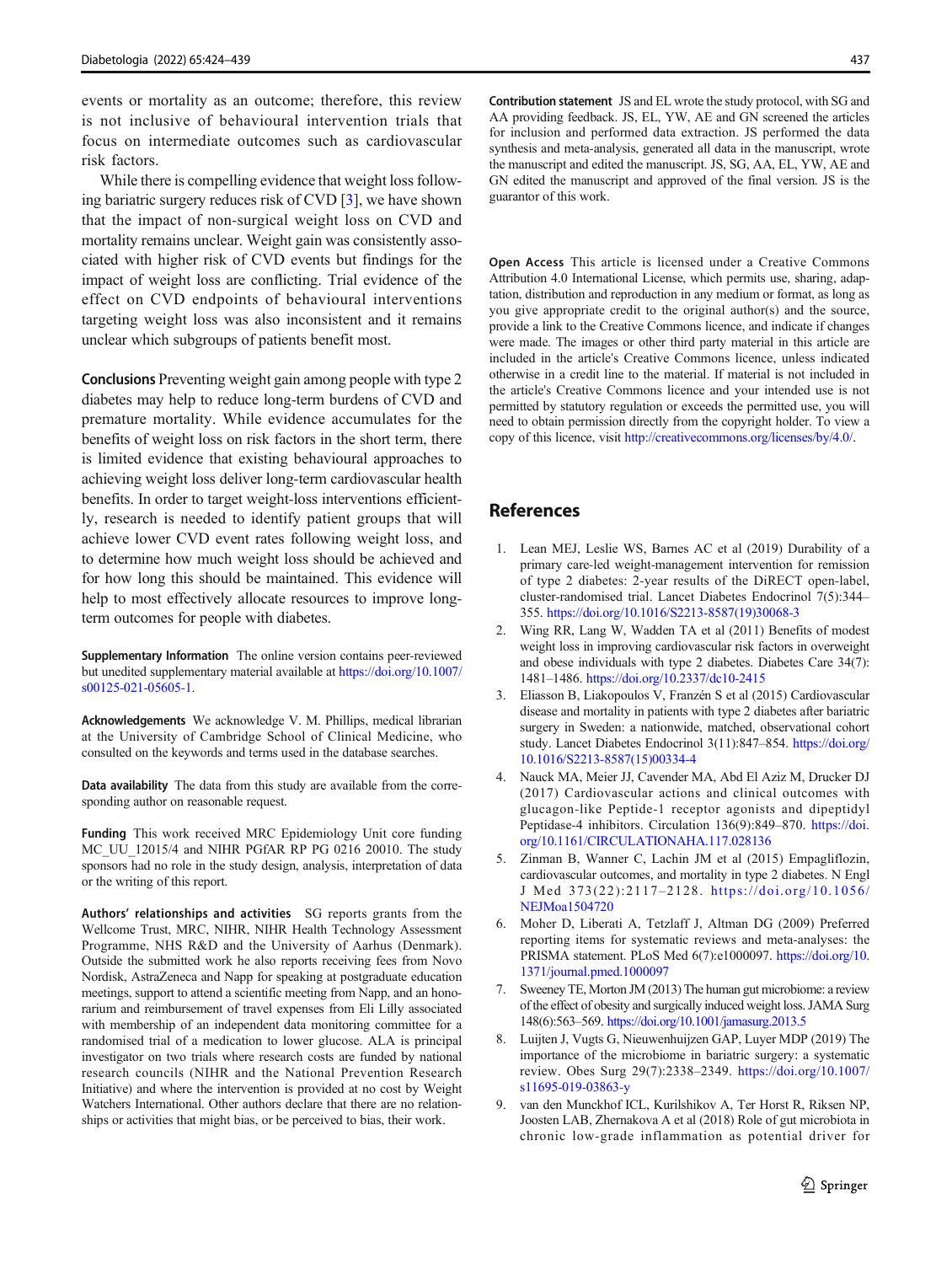<span id="page-14-0"></span>atherosclerotic cardiovascular disease: a systematic review of human studies. Obes Rev 19(12):1719–1734. [https://doi.org/10.](https://doi.org/10.1111/obr.12750) [1111/obr.12750](https://doi.org/10.1111/obr.12750)

- 10. SIGN. SIGN Search Filters: Health Improvement Scotland; Available from: [https://www.sign.ac.uk/what-we-do/](https://www.sign.ac.uk/what-we-do/methodology/search-filters/) [methodology/search-filters/.](https://www.sign.ac.uk/what-we-do/methodology/search-filters/) Accessed 28 Oct 2020
- 11. VHI Ltd. Covidence 2020. Available from: [https://www.covidence.](https://www.covidence.org/) [org/](https://www.covidence.org/) Accessed 28 Oct 2020
- 12. The Cochrane Public Health Group. Cochrane Public Health Group Data Extraction and Assessment Template. 2011. [https://ph.](https://ph.cochrane.org/sites/ph.cochrane.org/files/public/uploads/CPHGDataextractiontemplate_0.docx) [cochrane.org/sites/ph.cochrane.org/files/public/uploads/](https://ph.cochrane.org/sites/ph.cochrane.org/files/public/uploads/CPHGDataextractiontemplate_0.docx) [CPHGDataextractiontemplate\\_0.docx](https://ph.cochrane.org/sites/ph.cochrane.org/files/public/uploads/CPHGDataextractiontemplate_0.docx). Accessed 1 Jun 2020
- 13. Schultz WM, Kelli HM, Lisko JC et al (2018) Socioeconomic status and cardiovascular outcomes: challenges and interventions. Circulation 137(20):2166–2178. [https://doi.org/10.1161/](https://doi.org/10.1161/CIRCULATIONAHA.117.029652) [CIRCULATIONAHA.117.029652](https://doi.org/10.1161/CIRCULATIONAHA.117.029652)
- 14. Hoffmann TC, Glasziou PP, Boutron I et al (2014) Better reporting of interventions: template for intervention description and replication (TIDieR) checklist and guide. Bmj 348:g1687. [https://doi.org/](https://doi.org/10.1136/bmj.g1687) [10.1136/bmj.g1687](https://doi.org/10.1136/bmj.g1687)
- 15. McGuinness LA, Higgins JPT (2020) Risk-of-bias VISualization (robvis): An R package and Shiny web app for visualizing risk-ofbias assessments. Research synthesis methods. [https://www.](https://www.riskofbias.info/welcome/robvis-visualization-tool) [riskofbias.info/welcome/robvis-visualization-tool](https://www.riskofbias.info/welcome/robvis-visualization-tool). Accessed 1 Oct 2020
- 16. DerSimonian R, Laird N (1986) Meta-analysis in clinical trials. Control Clin Trials 7(3):177–188
- 17. Williamson DF, Thompson TJ, Thun M, Flanders D, Pamuk E, Byers T (2000) Intentional weight loss and mortality among overweight individuals with diabetes. Diabetes Care 23(10):1499–1504. <https://doi.org/10.2337/diacare.23.10.1499>
- 18. Yeboah P, Hsu FC, Bertoni AG, Yeboah J (2019) Body mass index, change in weight, body weight variability and outcomes in type 2 diabetes mellitus (from the ACCORD trial). Am J Cardiol 123(4): 576–581. <https://doi.org/10.1016/j.amjcard.2018.11.016>
- 19. Gregg EW, Gerzoff RB, Thompson TJ, Williamson DF (2004) Trying to lose weight, losing weight, and 9-year mortality in overweight U.S. adults with diabetes. Diabetes Care 27(3):657–662. <https://doi.org/10.2337/diacare.27.3.657>
- 20. Hanson RL, Jacobsson LT, McCance DR et al (1996) Weight fluctuation, mortality and vascular disease in Pima Indians. Int J Obes Relat Metab Disord 20(5):463–471
- 21. Aucott LS, Philip S, Avenell A, Afolabi E, Sattar N, Wild S (2016) Patterns of weight change after the diagnosis of type 2 diabetes in Scotland and their relationship with glycaemic control, mortality and cardiovascular outcomes: a retrospective cohort study. BMJ Open 6(7):e010836. <https://doi.org/10.1136/bmjopen-2015-010836>
- 22. Bangalore S, Fayyad R, DeMicco DA, Colhoun HM, Waters DD (2018) Body weight variability and cardiovascular outcomes in patients with type 2 diabetes mellitus. Circ Cardiovasc Qual Outcomes 11(11):e004724. [https://doi.org/10.1161/](https://doi.org/10.1161/CIRCOUTCOMES.118.004724) [CIRCOUTCOMES.118.004724](https://doi.org/10.1161/CIRCOUTCOMES.118.004724)
- 23. Bodegard J, Sundstrom J, Svennblad B, Ostgren CJ, Nilsson PM, Johansson G (2013) Changes in body mass index following newly diagnosed type 2 diabetes and risk of cardiovascular mortality: a cohort study of 8486 primary-care patients. Diabetes Metab 39(4): 306–313. <https://doi.org/10.1016/j.diabet.2013.05.004>
- 24. Cho E, Manson JE, Stampfer MJ et al (2002) A prospective study of obesity and risk of coronary heart disease among diabetic women. Diabetes Care 25(7):1142–1148. [https://doi.org/10.2337/diacare.](https://doi.org/10.2337/diacare.25.7.1142) [25.7.1142](https://doi.org/10.2337/diacare.25.7.1142)
- 25. Doehner W, Erdmann E, Cairns R et al (2012) Inverse relation of body weight and weight change with mortality and morbidity in patients with type 2 diabetes and cardiovascular co-morbidity: an analysis of the PROactive study population. Int J Cardiol 162(1): 20–26. <https://doi.org/10.1016/j.ijcard.2011.09.039>
- 26. Gregg EW, Jakicic JM, Blackburn G et al (2016) Association of the magnitude of weight loss and changes in physical fitness with longterm cardiovascular disease outcomes in overweight or obese people with type 2 diabetes: a post-hoc analysis of the look AHEAD randomised clinical trial. Lancet Diabetes Endocrinol 4(11):913–921
- 27. Kim MK, Han K, Koh ES et al (2019) Weight change and mortality and cardiovascular outcomes in patients with new-onset diabetes mellitus: a nationwide cohort study. Cardiovasc Diabetol 18(1):36
- 28. Koster-Rasmussen R, Simonsen MK, Siersma V, Henriksen JE, Heitmann BL, de Fine Olivarius N (2016) Intentional weight loss and longevity in overweight patients with type 2 diabetes: a population-based cohort study. PLoS One 11(1):e0146889. <https://doi.org/10.1371/journal.pone.0146889>
- 29. Nunes AP, Iglay K, Radican L et al (2017) Hypoglycaemia seriousness and weight gain as determinants of cardiovascular disease outcomes among sulfonylurea users. Diabetes Obes Metab 19(10): 1425–1435. <https://doi.org/10.1111/dom.13000>
- 30. Strelitz J, Ahern AL, Long GH et al (2019) Moderate weight change following diabetes diagnosis and 10 year incidence of cardiovascular disease and mortality. Diabetologia 62(8):1391– 1402. <https://doi.org/10.1007/s00125-019-4886-1>
- 31. Hanefeld M, Fischer S, Schmechel H et al (1991) Diabetes intervention study. Multi-intervention trial in newly diagnosed NIDDM. Diabetes Care 14(4):308–317. <https://doi.org/10.2337/diacare.14.4.308>
- 32. Sone H, Tanaka S, Iimuro S et al (2010) Long-term lifestyle intervention lowers the incidence of stroke in Japanese patients with type 2 diabetes: a nationwide multicentre randomised controlled trial (the Japan diabetes complications study). Diabetologia 53(3): 419–428. <https://doi.org/10.1007/s00125-009-1622-2>
- 33. Wing RR, Bolin P, Brancati FL et al (2013) Cardiovascular effects of intensive lifestyle intervention in type 2 diabetes. N Engl J Med 369(2):145–154. <https://doi.org/10.1056/NEJMoa1212914>
- 34. Colhoun HM, Betteridge DJ, Durrington PN et al (2004) Primary prevention of cardiovascular disease with atorvastatin in type 2 diabetes in the collaborative atorvastatin diabetes study (CARDS): multicentre randomised placebo-controlled trial. Lancet 364(9435): 685–696. [https://doi.org/10.1016/S0140-6736\(04\)16895-5](https://doi.org/10.1016/S0140-6736(04)16895-5)
- 35. Knopp RH, d'Emden M, Smilde JG, Pocock SJ (2006) Efficacy and safety of atorvastatin in the prevention of cardiovascular end points in subjects with type 2 diabetes: the atorvastatin study for prevention of coronary heart disease endpoints in non-insulin-dependent diabetes mellitus (ASPEN). Diabetes Care 29(7):1478–1485. <https://doi.org/10.2337/dc05-2415>
- 36. LaRosa JC, Grundy SM, Waters DD et al (2005) Intensive lipid lowering with atorvastatin in patients with stable coronary disease. N Engl J Med 352(14):1425–1435. [https://doi.org/10.1056/](https://doi.org/10.1056/NEJMoa050461) [NEJMoa050461](https://doi.org/10.1056/NEJMoa050461)
- 37. Baum A, Scarpa J, Bruzelius E, Tamler R, Basu S, Faghmous J (2017) Targeting weight loss interventions to reduce cardiovascular complications of type 2 diabetes: a machine learning-based posthoc analysis of heterogeneous treatment effects in the look AHEAD trial. Lancet Diabetes Endocrinol 5(10):808–815. [https://doi.org/](https://doi.org/10.1016/S2213-8587(17)30176-6) [10.1016/S2213-8587\(17\)30176-6](https://doi.org/10.1016/S2213-8587(17)30176-6)
- 38. de Vries TI, Dorresteijn JAN, van der Graaf Y, Visseren FLJ, Westerink J (2019) Heterogeneity of treatment effects from an intensive lifestyle weight loss intervention on cardiovascular events in patients with type 2 diabetes: data from the look AHEAD trial. Diabetes Care 42(10):1988–1994. <https://doi.org/10.2337/dc19-0776>
- 39. Li G, Zhang P, Wang J et al (2014) Cardiovascular mortality, allcause mortality, and diabetes incidence after lifestyle intervention for people with impaired glucose tolerance in the Da Qing diabetes prevention study: a 23-year follow-up study. Lancet Diabetes Endocrinol 2(6):474–480. [https://doi.org/10.1016/S2213-8587\(14\)](https://doi.org/10.1016/S2213-8587(14)70057-9) [70057-9](https://doi.org/10.1016/S2213-8587(14)70057-9)